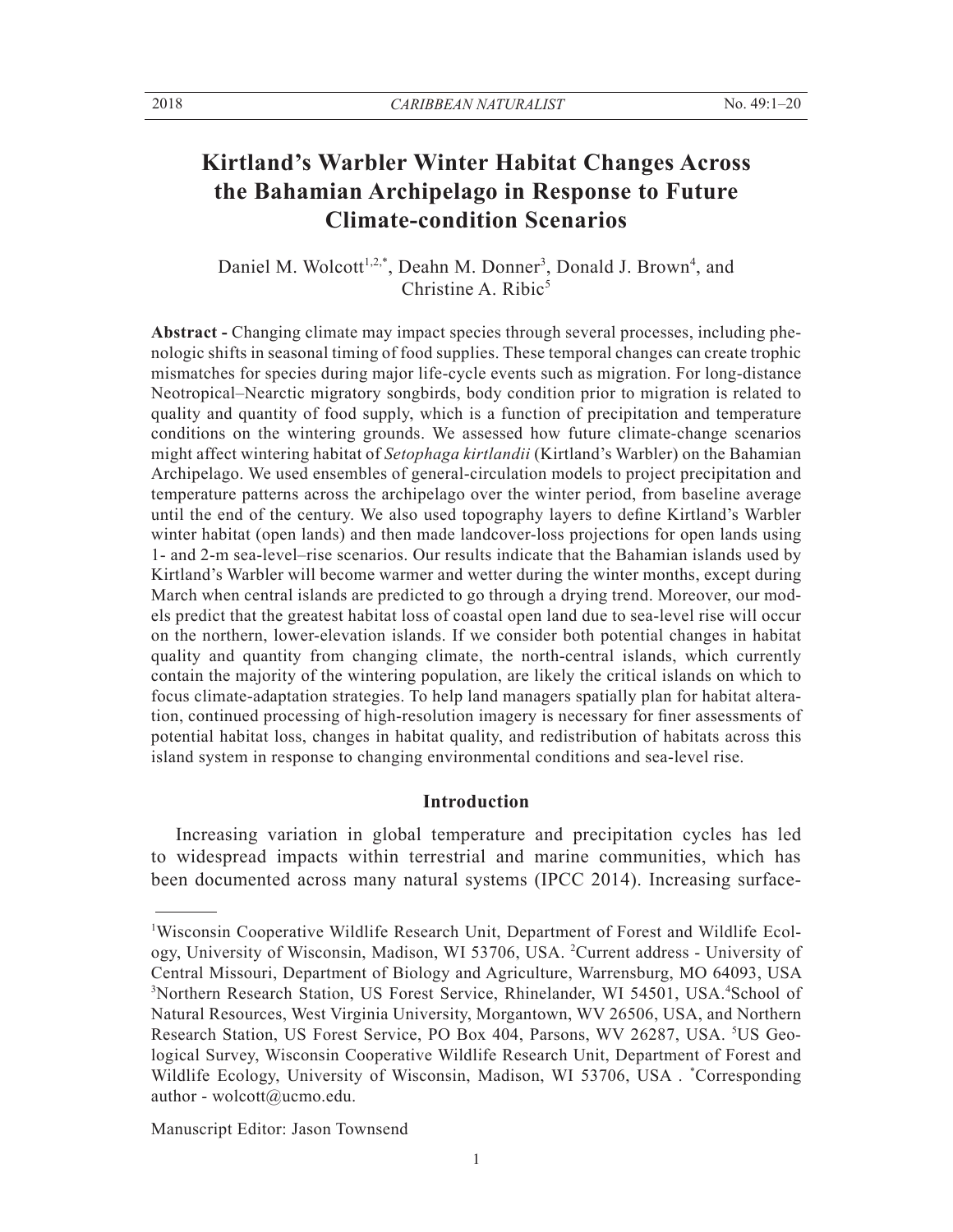temperature trends and increasing frequency of extreme events from precipitation changes (e.g., drought or flooding) have explained broad-scale distributional shifts of plants and animals (Parmesan and Yohe 2003, Scavia et al. 2002). Increasing temperatures are also predicted to result in sea-level rise from terrestrial ice melt and thermal expansion of seawater that may impact terrestrial resources through direct habitat loss in coastal areas (Nicholls and Cazenave 2010).

 Observed phenologic shifts in seasonal timing of food as a consequence of these environmental changes can create trophic mismatches for species during major life-cycle events such as migration (Both et al. 2009, Mayor et al. 2017, Saino et al. 2011). For long-distance migratory species, productivity and survivorship on the breeding grounds is dependent on body condition prior to spring migration on the wintering grounds (Cooper et al. 2015; Studds and Marra 2005, 2007). If nutritional resources are limited and body condition is poor prior to spring migration, productivity and survivorship can be reduced on the breeding grounds through carry-over effects (Bearhop et al. 2004; Ockendon et al. 2014; Rockwell et al. 2012, 2016). Resource availability is a function of the quality and quantity of food supply, which is moderated by precipitation and temperature conditions, as well as habitat availability (Brown and Sherry 2006, Wunderle et al. 2014).

 *Setophaga kirtlandii* (Baird) (Kirtland's Warbler) is an endangered Neotropical–Nearctic migrant that winters almost exclusively within the Bahamian Archipelago and feeds on fruits of a variety of shrubs as well as arthropods that are present in open and disturbed landcover types prevalent in the archipelago (Sykes and Clench 1998, Wunderle et al. 2010). While overwintering on the archipelago, the quantity and quality of food resources can be limited through multiple pathways, thus reducing body condition and potentially reducing productivity and survivorship of this endangered species. One possible pathway for affecting foodresource quantity is through reduction in habitat availability due to sea-level rise. The Bahamian Archipelago is a low-lying island chain that is particularly vulnerable to landcover loss due to sea-level rise (Dasgupta et al. 2009). These Caribbean islands are projected to sustain sea-level changes greater than eustatic global sealevel rise (Bamber et al. 2009). Increased loss of habitat can negatively influence food availability. Loss of habitat can increase bird density above carrying capacity and alter habitat composition, further reducing body condition through increased competition (Cooper et al. 2015).

 Changes in environmental conditions can also influence the quality of the food supply (Wang and Camp 2000), and precipitation has been shown to have a positive influence on the abundance of fruits preferred by the Kirtland's Warbler (Wunderle et al. 2014). Further, late winter (March) precipitation on the wintering grounds prior to migration has been linked to both Kirtland's Warbler survival during migration and reproductive success on the breeding grounds (Rockwell et al. 2012, 2016; Wunderle et al. 2014). Within a range of March precipitation values from 10 mm to 50 mm, there has been a documented increase in Kirtland's Warbler fecundity of 0.23 fledglings per 10 mm of precipitation (Rockwell et al. 2012). Temperature may also play a role in influencing the available food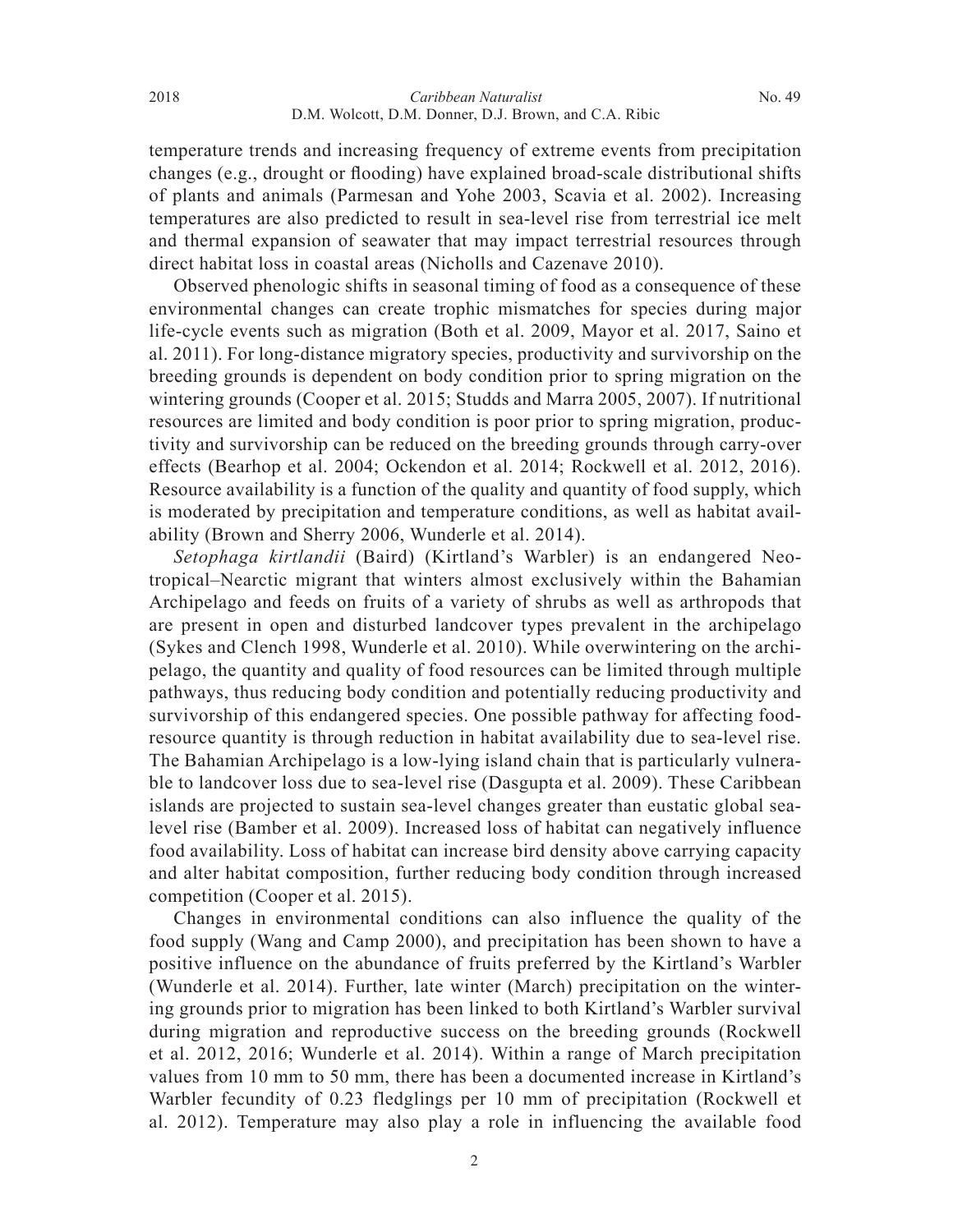supply (Wang and Camp 2000); however, less is known regarding the relationship between temperature and Kirtland's Warbler reproductive success. Arthropod fitness (measured as intrinsic rate of population growth) is strongly related to temperature, with the most deleterious effects of temperature occurring in tropical arthropods (Deutsch 2008). Within the latitudinal range of the Bahamas, the thermal optimum for arthropods is around an annual temperature of 28 ºC (Deutsch 2008). Temperature increases above the thermal optimum have a negative influence on arthropod abundance, further compounding body-condition deficiencies of Kirtland's Warbler prior to migration.

 This information, combined with previous research that used high-resolution satellite imagery to identify Kirtland's Warbler wintering habitat on Eleuthera Island (Helmer et al. 2010), creates an opportunity to explore how predicted precipitation and temperature changes and predicted sea-level rise might interact to impact habitat quality and quantity on wintering grounds and, thus, population viability of the Kirtland's Warbler (MDNR et al. 2014). A better understanding of the spatial extent of potential habitat changes along the Bahamian Archipelago under future climate-change scenarios would enhance the ability to refine populationviability assessments that incorporate winter conditions (e.g., Brown et al. 2017) and help land managers plan and mitigate predicted future changes.

 Our objectives were to project changes in Kirtland's Warbler wintering-habitat quality and quantity due to predicted changes in precipitation and temperature under future climate-change scenarios in the winter (October–April) for the nearer (2050) and longer term (2100), as well as habitat loss due to sea-level rise within the Bahamian Archipelago. Specifically, we focused on islands where Kirtland's Warblers have been documented and their preferred wintering habitat is presently found. We also discuss potential implications to Kirtland's Warbler wintering populations as they relate to known limitations to habitat quality and quantity within the focal islands of the Bahamian Archipelago.

# **Field-Site Description**

Historically, Kirtland's Warblers have been found throughout the Bahamian Archipelago; however, the north and central islands are the most highly occupied and were the islands of focus for this study. The northern focal islands were Grand Bahama, Abaco, and Bimini, and the north-central focal islands were Eleuthera, New Providence, and Andros, which together accounted for 79% of reported Kirtland's Warbler observations prior to 1998 (Haney et al. 1998, Sykes and Clench 1998). The central focal islands were Cat, Long, and San Salvador. Recent surveys have documented relatively large numbers of Kirtland's Warblers on these islands (D. Ewert, The Nature Conservancy, Lansing, MI), with additional support for disproportionate use on Eleuthera, Cat, Long, and San Salvador from geolocator data (Cooper et al. 2017). Most of the northern islands in the archipelago are mesic, pine-dominated islands, while the central and southern islands in the archipelago are drier and covered by coppice (dense scrub habitat). Floristically, the islands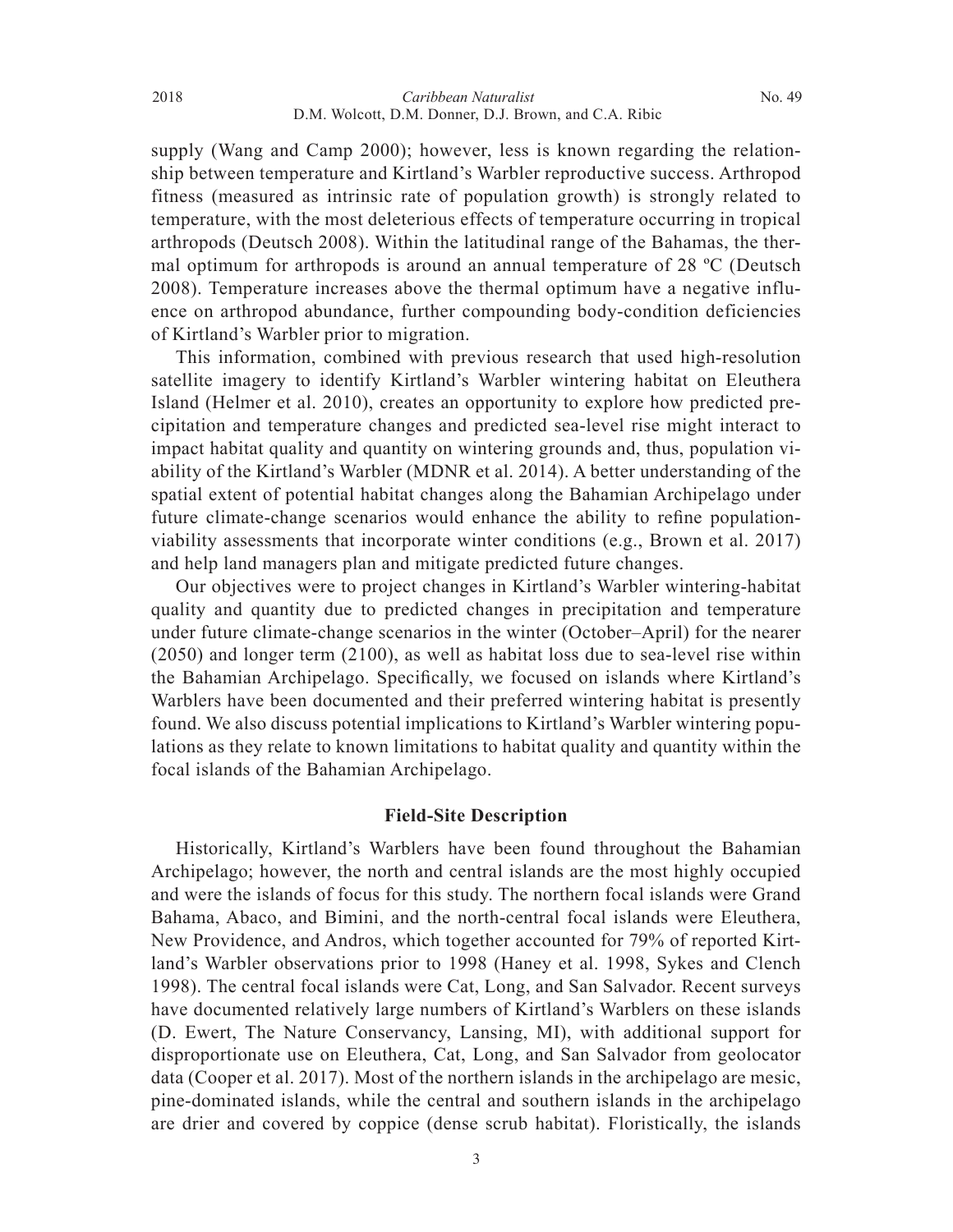share many plant species, though the abundance and distribution of plant communities vary between islands (Sykes and Clench 1998).

#### **Methods**

## **Projected precipitation and temperature changes**

 We focused the precipitation and temperature-change analyses on the early winter period (November–January), middle–late winter (February–April), and the month of March. The abundance of fruits and arthropods preferred by Kirtland's Warbler is highest in the early winter period and lower in the middle-late winter period (Wunderle et al. 2014). We focused on the month of March because March precipitation has been identified as the strongest climatic predictor of Kirtland's Warbler annual survivorship and fledgling production on the breeding grounds (Rockwell et al. 2012, 2016).

 We used the program SimCLIM 2013 (CLIMsystems Ltd., Hamilton, New Zealand) to project percent changes in average winter precipitation and temperature in 2050 and 2100 relative to baseline precipitation and temperature conditions (1986–2005) for the focal islands within the Bahamian Archipelago. We used SimCLIM because it contains an easy-to-use interface for selecting models, time periods, and scenarios for projecting future climate conditions. In addition, when projecting climate changes at small spatial scales (e.g., Bahamian islands), it is necessary to use fine-resolution downscaled data because the spatial resolution of global climate models is too coarse for accurate local-scale predictions (Busuioc et al. 1999, Laflamme et al. 2016). Although many options exist for obtaining downscaled future-climate projections in the US (e.g., PRISM Climate Group, Corvallis, OR), publicly available fine-resolution downscaled projections were lacking for the Bahamian Archipelago. The spatial data we used were derived from the most current general circulation models (GCM) developed for the  $5<sup>th</sup>$  Coupledmodel Inter-comparison Project (CMIP5; Taylor et al. 2012), which corresponds to Assessment Report 5 of the IPCC (IPCC 2013). We employed pattern scaling (CLIMsystems Ltd. 2013, Tebaldi and Arblaster 2014) to statistically downscale these GCM data from  $0.5^{\circ}$  x  $0.5^{\circ}$  (~50 km x 50 km) resolution to  $0.008^{\circ}$  x  $0.008^{\circ}$  $(\sim)$  km x 1 km) resolution for the Bahamian Archipelago. We obtained the baseline precipitation and temperature data from the 20-y observation period between 1986 and 2005 (IPCC 2013).

 The IPCC recommends using GCM model ensembles to project climate changes because ensembles capture variability among models (an estimate of uncertainty in projections), and ensemble averages buffer against unusually low or high estimates from a single model relative to other models (IPCC 2010). Thus, we used an ensemble of 40 GCMs for this study. We chose mid-equilibrium climate-sensitivity levels for the models (equilibrium-climate sensitivity represents the expected atmospheric warming in response to a doubling of  $CO<sub>2</sub>$  [IPCC 2013]). To account for multiple potential future emissions scenarios, we used the representative concentration pathways (RCP) 4.5 and 8.5. The RCP4.5 scenario represents a potential future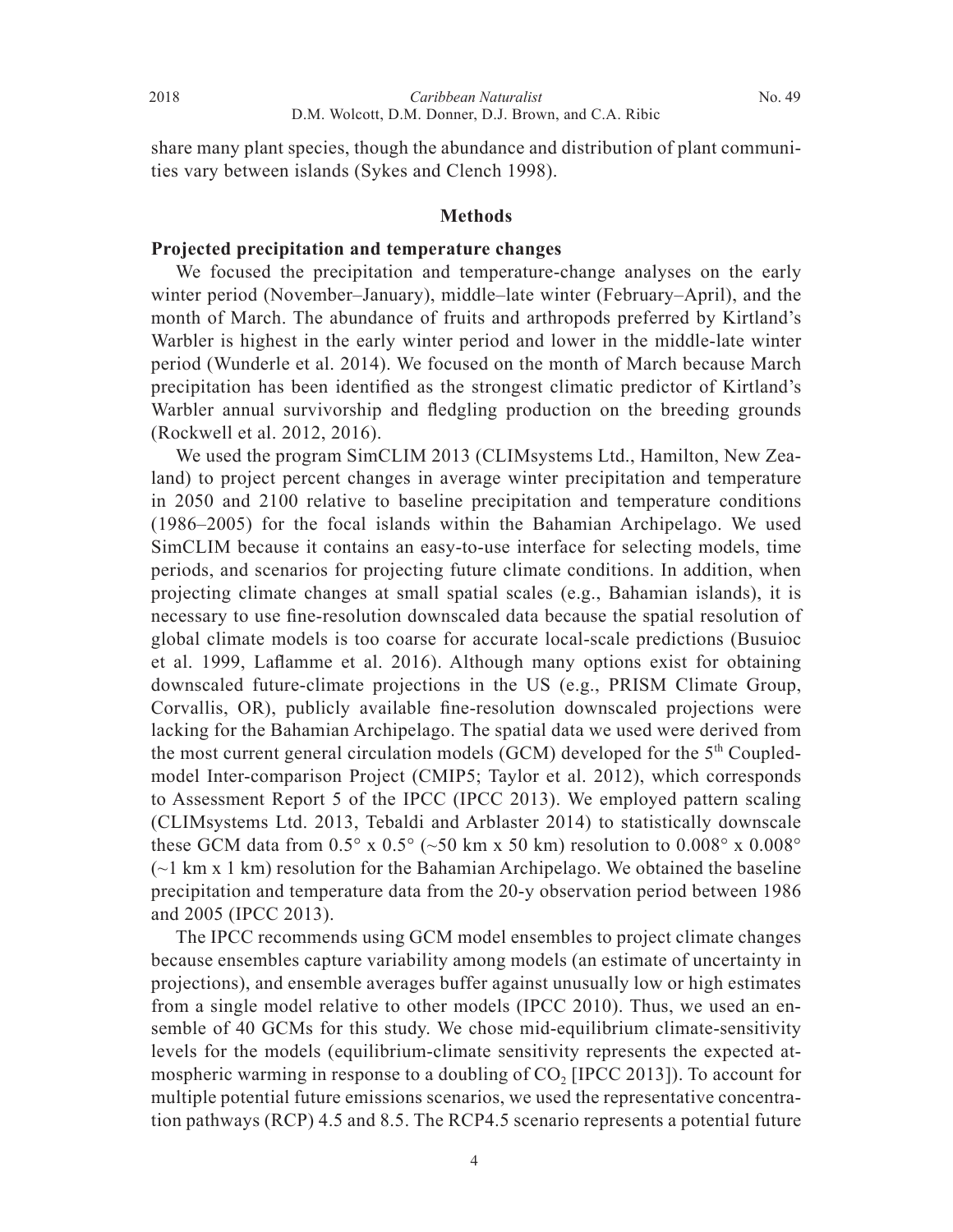pathway where  $CO<sub>2</sub>$  emissions stabilize and then decrease over the next century, and the RCP8.5 scenario represents a potential future pathway where  $CO<sub>2</sub>$  emissions continue to increase over the next century (Moss et al. 2010).

 For each cell, SimCLIM calculates the median value from the ensemble models (CLIMsystems Ltd. 2013). We also calculated the lower  $10<sup>th</sup>$  percentile and upper 90<sup>th</sup> percentile values for GCM model estimates and the interquartile range. The interquartile range is a non-parametric measure of uncertainty. The  $10<sup>th</sup>$  and  $90<sup>th</sup>$ percentiles are commonly used as a measure of uncertainty among models for ensemble projections (e.g., Booth et al. 2013, Burton et al. 2010).

#### **Projected Kirtland's Warbler habitat loss**

Kirtland's Warblers primarily forage in early-successional habitat that supports preferred fruiting shrubs and arthropods. Pine woodlands used by Kirtland's Warbler typically have a well-developed shrub layer with scattered openings (Sykes and Clench 1998); however, much of the Caribbean pine-forest understory is very short with a reduced shrub layer due to frequent fires. Landcover types that encompass this early-successional habitat are fairly broad and may include any area that was disturbed (e.g. fire, grazing, or anthropogenic clearing)  $3-28$  years prior to use (Wunderle et al. 2010). High-resolution landcover data that can be used to specifically define Kirtland's Warbler wintering habitat are only available for Eleuthera (Helmer et al. 2010). Therefore, for the focal islands that did not have high-resolution landcover data available, we defined Kirtland's Warbler habitat as a broad "open land" category consisting of any land that was not defined as forest, urban, or water within the available GIS layers.

We employed  $ArcMap$  10.3 (ESRI 2014) to define open land and then project open-landcover loss due to sea-level rise in the Bahamas. There are currently no publicly available high-resolution LIDAR data sets for the Bahamas from which to develop a digital elevation model (DEM). Instead, we used a digital surface model (DSM) developed by the Shuttle Radar Topography Mission (SRTM), which estimated surface elevation at 30-m pixel resolution in the Bahamas (Farr et al. 2007). A DSM is based on the surface height of the landscape, rather than the earth surface, as determined by bare earth (measured by a DEM). Gesch et al. (2012) used known elevation points to assess vertical accuracy of SRTM and other DSM layers compared to National Land Cover Data landcover classes in the conterminous US. They reported that the mean elevation error in open land (which included shrub/ scrub land) was +0.16 m, whereas the mean elevation error in forest and developed land was  $+2.40$  m and  $+0.81$  m, respectively.

 The mean elevation error in forested and developed land could confound projected sea-level rise considered in this analysis; thus, it was necessary to remove pixels that included forested and developed land from the analysis. To identify forested land, we used a tree-canopy–cover raster layer developed by Hansen et al. (2013), which represents forest cover in the year 2000, at a cell resolution of 30 m. We used the MODIS global urban-extent data set (Schneider et al. 2009) to identify urban landcover. The MODIS cell resolution is 500 m, and urban area is defined as >50% of the area in each cell consisting of human-constructed features. We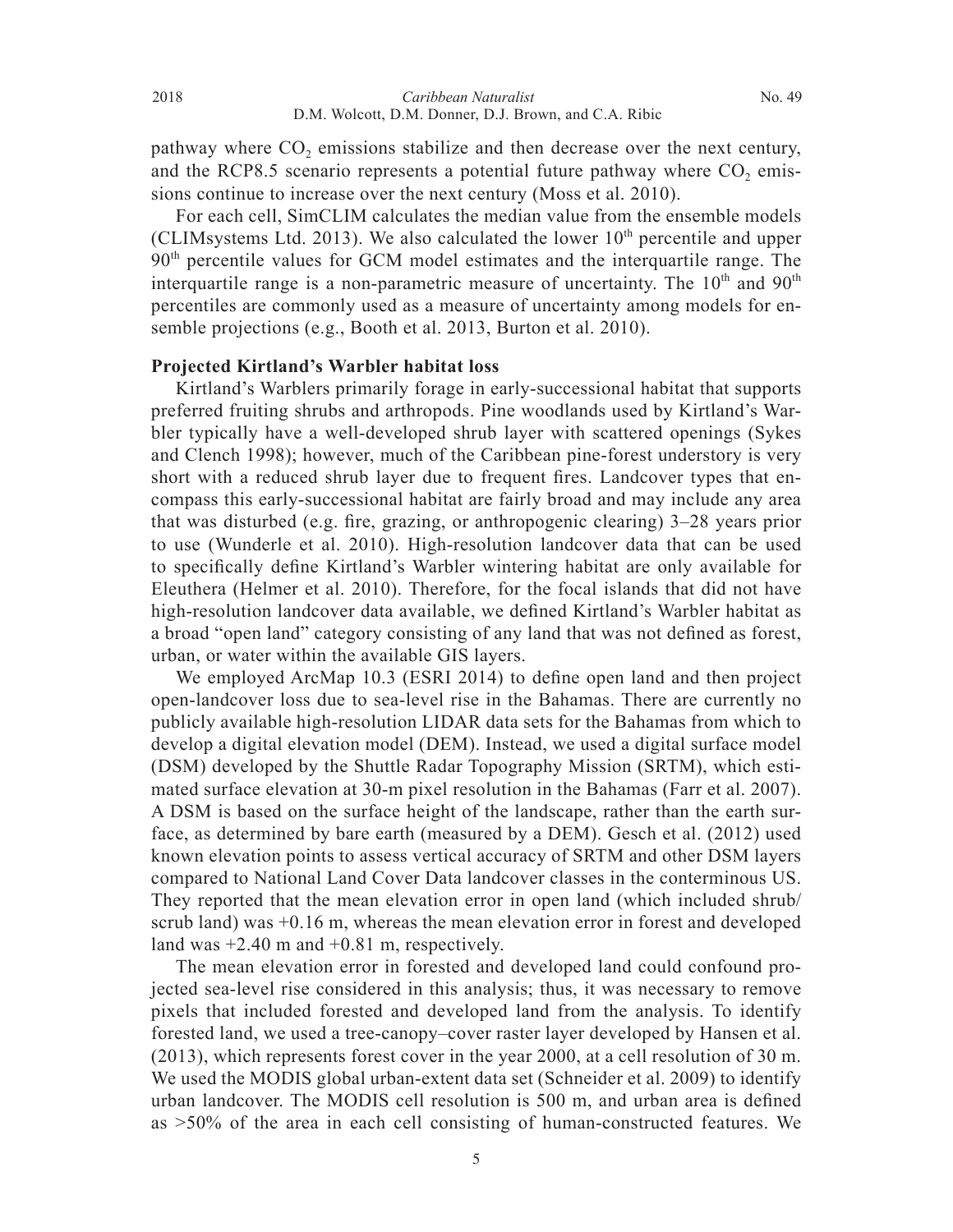overlaid the tree canopy and urban landcover raster layers with the 30-m resolution DSM, clipped areas of overlap between the layers, and subsequently removed them from any further analyses. We classified the remaining land as open-land habitat.

 To estimate the impact of the sea-level rise on the open land, we used the projections by the IPCC (1-m rise; Church et al. 2013) and National Oceanic and Atmospheric Administration (2-m rise; Parris et al. 2012). We reclassified the clipped DSM twice, at elevations  $\leq 1$  m and at  $\leq 2$  m. We converted these reclassified raster layers to vector layers as non-simplified polygons for each pixel, and extended the polygon area when multiple neighboring pixels existed; only polygons touching the ocean layer were included in the landcover-loss analysis. To account for inundation of inland water bodies that would occur as a result of sea-level rise, if an inland water body became connected with the ocean after a projected sea-level rise event, we considered the water body to be part of the ocean, and we included in the landcover loss analysis any reclassified polygon that touched this water body. We identified inland water bodies using the SRTM water-body data set at a cell resolution of 30 m (USGS 2015). We assessed the relationship between the proportion of open lands that might be lost to sea-level rise and the average elevation of open lands with Spearman's rho (Conover 1999).

 We focused on Eleuthera to determine how much of the open-land loss might be specifically Kirtland's Warbler winter habitat. We reclassified the high-resolution layer from Helmer et al. (2010) as acceptable Kirtland's Warbler wintering habitat: cattle pasture with up to 60% woody cover (coded as 4 and 5 in Helmer et al. 2010), naturally disturbed stands of palms (coded as 53–54), any land area characterized as goat-grazed (coded as 30–35 and 37), tidally flooded mangrove (coded as 58), and coastal vegetation (coded as 59). We could have included other disturbance types; however, many of these landcover types were primarily located within the Hansen et al. (2013) forest layer and would not have been considered open landcover. We converted the reclassified Kirtland's Warbler wintering habitat to polygons and assessed the topography of these areas by calculating zonal statistics (i.e., descriptive statistics on spatial layers) for the elevation data within the open landcover DSM that overlapped the wintering habitat. We then compared this information with zonal statistics from the available open land on Eleuthera and also assessed how much Kirtland's Warbler wintering habitat would be lost on Eleuthera due to sealevel rise.

### **Results**

# **Baseline precipitation and temperature**

 For baseline precipitation data (1986–2005), totals across the Bahamian Archipelago varied from 96 mm to 222 mm (mean = 156 mm) during early winter, 78 mm to 241 mm (mean  $= 127$  mm) during middle–late winter, and 17 mm to 88 mm (mean = 36 mm) during March. In general, total annual precipitation decreased from northern islands to southern islands (Fig. 1a). The focal islands received similar amounts of precipitation during the early winter (Appendix 1). In middle–

6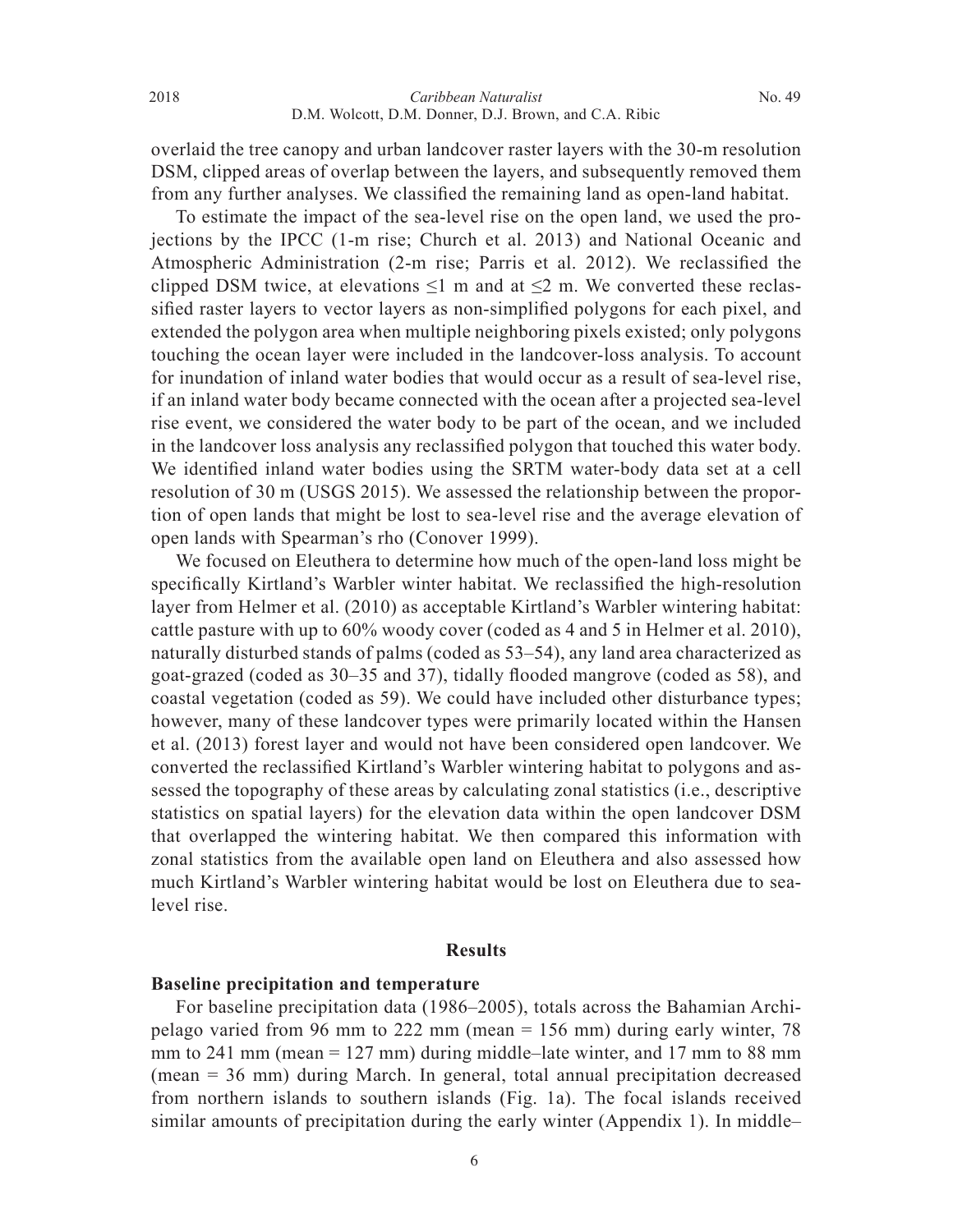late winter as a whole and also during just March alone, the northern focal islands received slightly more than the average precipitation for all islands, while the north-central and central focal islands became drier (Appendix 1).

 For baseline mean annual temperature data (1986–2005) across the Bahamian Archipelago, values varied from 23.8 °C to 26.5 °C (mean = 25.1 °C). Average temperature varied from 20.6 °C to 24.9 °C (mean = 22.9 °C) during early winter, 21.1 °C to 24.9 °C (mean = 23.1 °C) during middle–late winter, and 21.1 °C to 25.0 °C (mean = 23.1 °C) during March. In general, average annual temperature increased from the northern islands to the southern islands (Fig. 1b). The central focal islands were consistently warmer than the northern focal islands throughout the winter season (Appendix 2).

### **Projected precipitation changes**

 Projections in RCP4.5 predicted that near-term precipitation (2050) will increase from baseline values (Appendix 1); however, there were seasonal changes in which islands became wetter. In early winter, the central focal islands were predicted to be wetter than the north and north-central islands, while in middle– late winter, the north-central islands were predicted to be wetter compared to the other focal islands (Appendix 1). Focusing specifically on March, the northern and north-central islands were predicted to become wetter, while the central focal islands became drier (Appendix 1). The predicted precipitation patterns for the focal islands in the longer-term (2100) based on RCP4.5 were similar to the mid-term (2050) patterns, but with larger values (Appendix 1). For RCP8.5, the direction and spatial pattern of the projected changes for winter precipitation



Figure 1. (a) Baseline annual precipitation and (b) mean daily temperature for the Bahamian Archipelago, derived from the 20-y observation period between 1986 and 2005. The labeled islands in (a) are the focal islands used by Kirtland's Warbler (*Setophaga kirtlandii*) in the winter.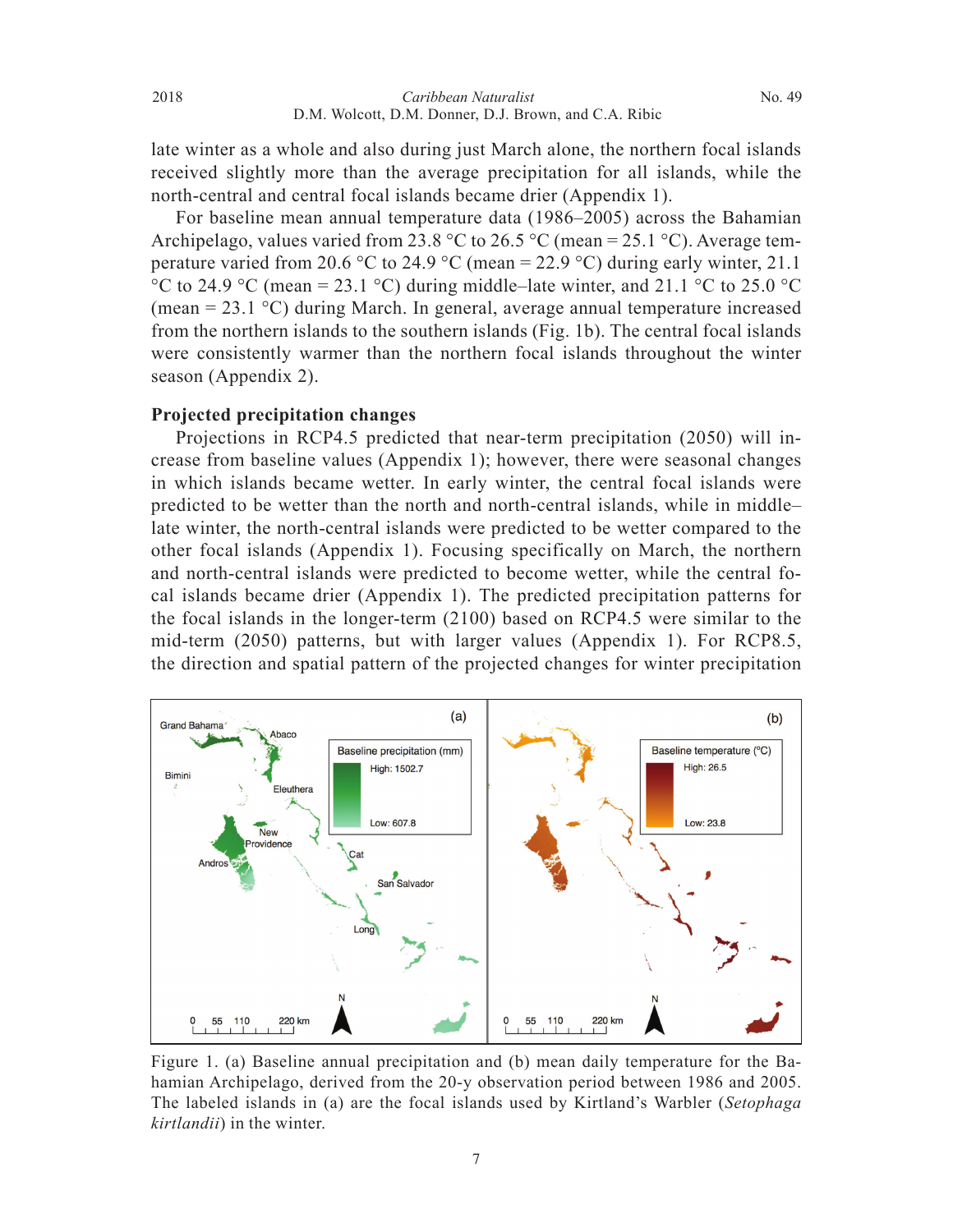on the focal islands did not differ from RCP4.5, but the magnitude of projected changes increased (Appendix 1).

### **Projected temperature changes**

 In near-term (2050) temperature projections from RCP4.5 analyses, earlywinter temperature change was the same across the focal islands, with increasing temperatures on all islands (Appendix 2). The projected temperature in 2050 for RCP8.5 was similar to the RCP4.5 projections, except that the changes were slightly larger (Appendix 2). Based on RCP4.5, changes for temperature by 2100 varied from 1.3% to 1.4% in early winter and 1.2% to 1.3% in middle–late winter as a whole as well as just in March. The  $10<sup>th</sup>$ -percentile projections for changes in March temperature varied from  $0.9\%$  to  $1.1\%$ , and the  $90<sup>th</sup>$ -percentile projections varied from 1.7% to 2.0%. Early-winter temperature change was the same across the focal islands, with all islands increasing in temperature (Appendix 2). The projected temperature change in 2100 for RCP8.5 was similar to the RCP4.5 projections, except the changes were almost twice as large (Appendix 2).

# **Projected open-habitat loss**

 Total land area (excluding inland water bodies) for the archipelago consisted of 12,522.4 km2 . After removing forested and developed lands, the remaining open land consisted of 8357  $km^2$  (66.7% of total land area). A projected 1-m rise in sea level removed  $614.0 \text{ km}^2$  (7.3% of open-land area), thus reducing available open land across the Bahamian Archipelago to 7742.9 km<sup>2</sup>. A projected 2-m rise in sea level removed  $1127.8 \text{ km}^2 (13.5\%)$  of open land, further reducing open land on the Bahamian Archipelago to 7229.1 km<sup>2</sup>.

 There was considerable variation in loss of open land on the focal islands; San Salvador (central island) had the lowest loss  $\left( \langle 1\% \rangle \right)$  and Abaco (northern island) had

Table 1. Land-area information for 9 focal islands and archipelago-wide projections of landcover loss due to 1- and 2-m sea-level rise (SLR) events on the Bahamian Archipelago. Focal islands are ordered by elevation of open lands. Total area represents the total island area excluding inland water bodies. Open habitat represents available open land after forest and urban land cover and inland water bodies were removed. Values in parentheses (%) for open habitat, 1-m SLR land-loss, and 2-m SLR land-loss are percentages of denoted land area (with respect to Total area for Open habitat and Open habitat for both SLR scenarios).

| Island         | Total<br>area $(km2)$ | Open<br>habitat<br>$(km^2)(\%)$ | Mean open<br>habitat elevation<br>$(m)$ (SD) | $1-m$ SLR<br>land loss<br>$(km^2)(\%)$ | $2-m$ SLR<br>land loss<br>$(km^2)(\%)$ |
|----------------|-----------------------|---------------------------------|----------------------------------------------|----------------------------------------|----------------------------------------|
| Abaco          | 1432.4                | 809.90 (56.5)                   | 2.67(2.73)                                   | 269.5(33.3)                            | 385.4 (47.6)                           |
| Grand Bahama   | 1179.7                | 819.68 (69.5)                   | 3.03(2.60)                                   | 175.3(21.4)                            | 335.1 (40.9)                           |
| Long           | 478.2                 | 191.70(40.1)                    | 3.53(3.88)                                   | 30.2(15.7)                             | 66.6 (34.8)                            |
| Cat            | 369.0                 | 79.46 (21.5)                    | 4.28(3.90)                                   | 6.5(8.2)                               | 8.3(10.4)                              |
| Andros         | 5663.7                | 4164.80 (73.5)                  | 4.60(2.66)                                   | 32.0(0.78)                             | 104.5(2.5)                             |
| San Salvador   | 155.1                 | 60.26(38.8)                     | 6.63(2.73)                                   | 0.1(0.2)                               | 0.3(0.6)                               |
| Eleuthera      | 467.7                 | 133.43 (28.5)                   | 7.05(5.30)                                   | 2.3(1.7)                               | 6.8(5.1)                               |
| New Providence | 230.4                 | 125.32 (54.4)                   | 7.32(3.67)                                   | 0.6(0.4)                               | 0.9(0.7)                               |
| Bimini         | 34.4                  | 23.93 (69.6)                    | 7.58(3.56)                                   | 0.8(3.1)                               | 1.1(4.4)                               |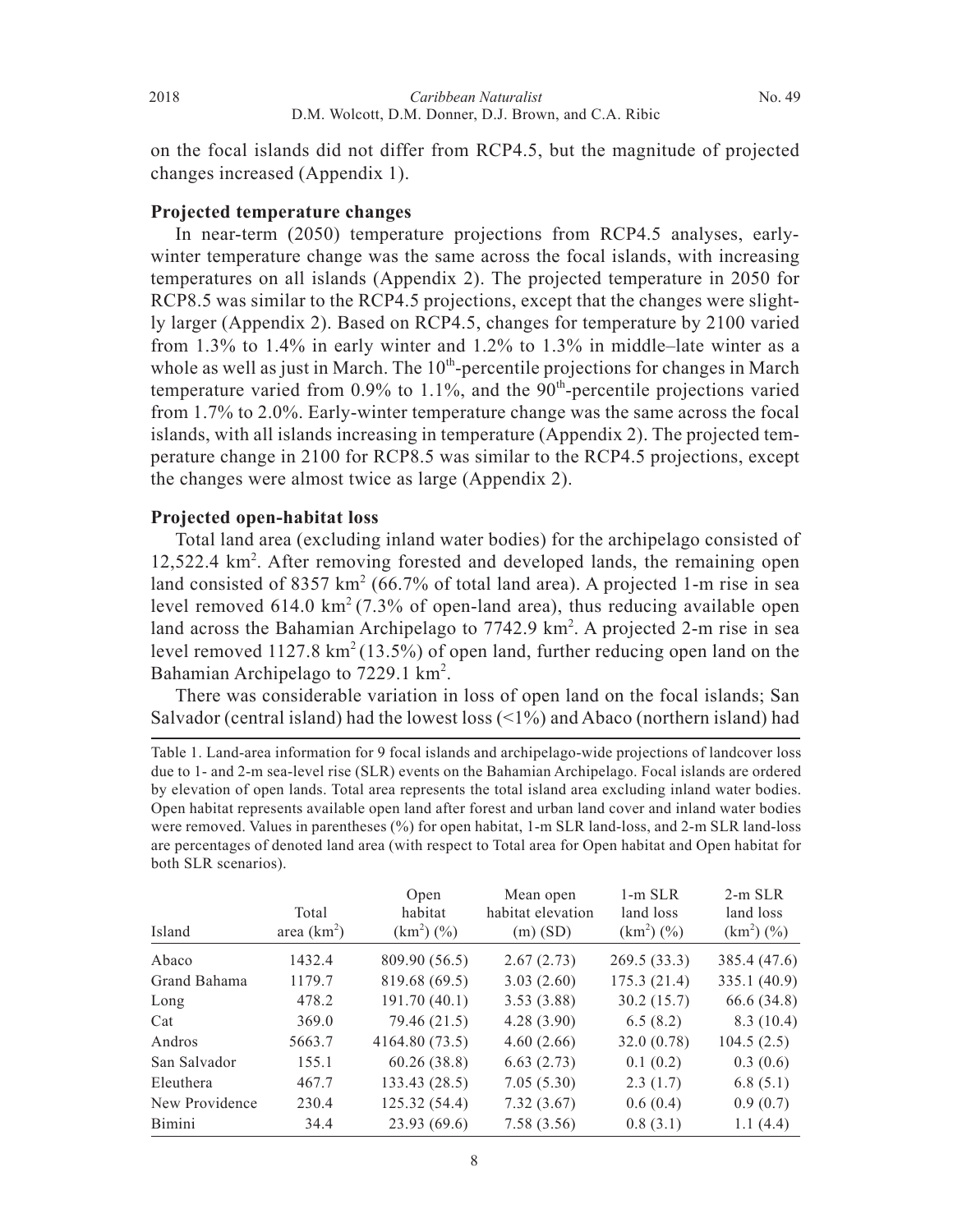the largest loss  $(>=30\%)$  (Table 1). This variation was due to the elevational differences among the islands (Table 1). Islands with open land at lower elevations will lose proportionately more open-land due to sea-level rise (Spearman's rho = -0.75 [1-m sea-level rise]; -0.78 [2-m sea-level rise]).

For Eleuthera, 133.4 km<sup>2</sup> (28.5% of Eleuthera land area) was categorized as open land (Table 1). Projected 1- and 2-m sea-level rise resulted in a loss of 1.7% and 5.1% of open land, respectively (Table 1). Of that open land,  $44.0 \text{ km}^2$  (12.9%) was considered wintering habitat for the Kirtland's Warbler and of this wintering habitat,  $0.4 \text{ km}^2$  ( $0.8\%$ ) and  $1.1 \text{ km}^2$  ( $2.6\%$ ) were projected to be lost to 1- and  $2\text{-m}$ sea-level rise, respectively.

#### **Discussion**

 Our results indicate a potential for the Bahamian islands, which are used as wintering grounds by the Kirtland's Warbler, to become warmer and wetter than the baseline average, especially during the early–mid winter months. Martin and Weech (2001) demonstrated an interdecadel annual drying trend beginning in January for the Bahamian Archipelago. Our results, however, predict this drying trend to begin in March, which agrees with other work using GCM ensembles to predict future climatic conditions in the Caribbean (Hall et al. 2013, Nurse and Sem 2001). Our results also indicate that variation in the magnitude and direction of precipitation will change seasonally and spatially across the Bahamian focal islands. This variation in winter precipitation will likely influence habitat quality for the  $\text{Kirt-}$ land's Warbler by affecting the spatial and seasonal distribution of food resources  $(i.e.,$  ripened fruits and arthropods) that ultimately influence the distribution of Kirtland's Warblers across the islands (Wunderle et al. 2014).

 Reduction in habitat quality (i.e., via food availability) for the Kirtland's Warbler is of concern because of documented carry-over effects between the wintering and breeding grounds (Rockwell et al. 2012). Although increased precipitation on the northern islands may improve habitat quality, the potential for increased drying on the central islands during late winter could reduce fruit and arthropod availability prior to migration for migratory bird species (Johnson and Sherry 2001, Studds and Marra 2011). For the Kirtland's Warbler, decreased precipitation in March has been linked to reduced productivity and annual survival through delayed arrival and nest initiation and lower body condition (Rockwell et al. 2012, 2016; Wunderle et al. 2014). Although it appears that the projected values for average percent-change in precipitation only demonstrate a limited threat to the Kirtland's Warbler, large interannual fluctuations are predicted which could incur long-term consequences for population stability. The general negative trend in percent change for the central islands and Eleuthera suggests that the interannual variability will be skewed towards more years with less-than-average precipitation on these islands. Kirtland's Warblers will redistribute seasonally and annually in response to changing food availability (Wunderle et al. 2014); thus, we expect to see continued redistribution of the Kirtland's Warbler wintering population among the focal islands in response to changing environmental conditions.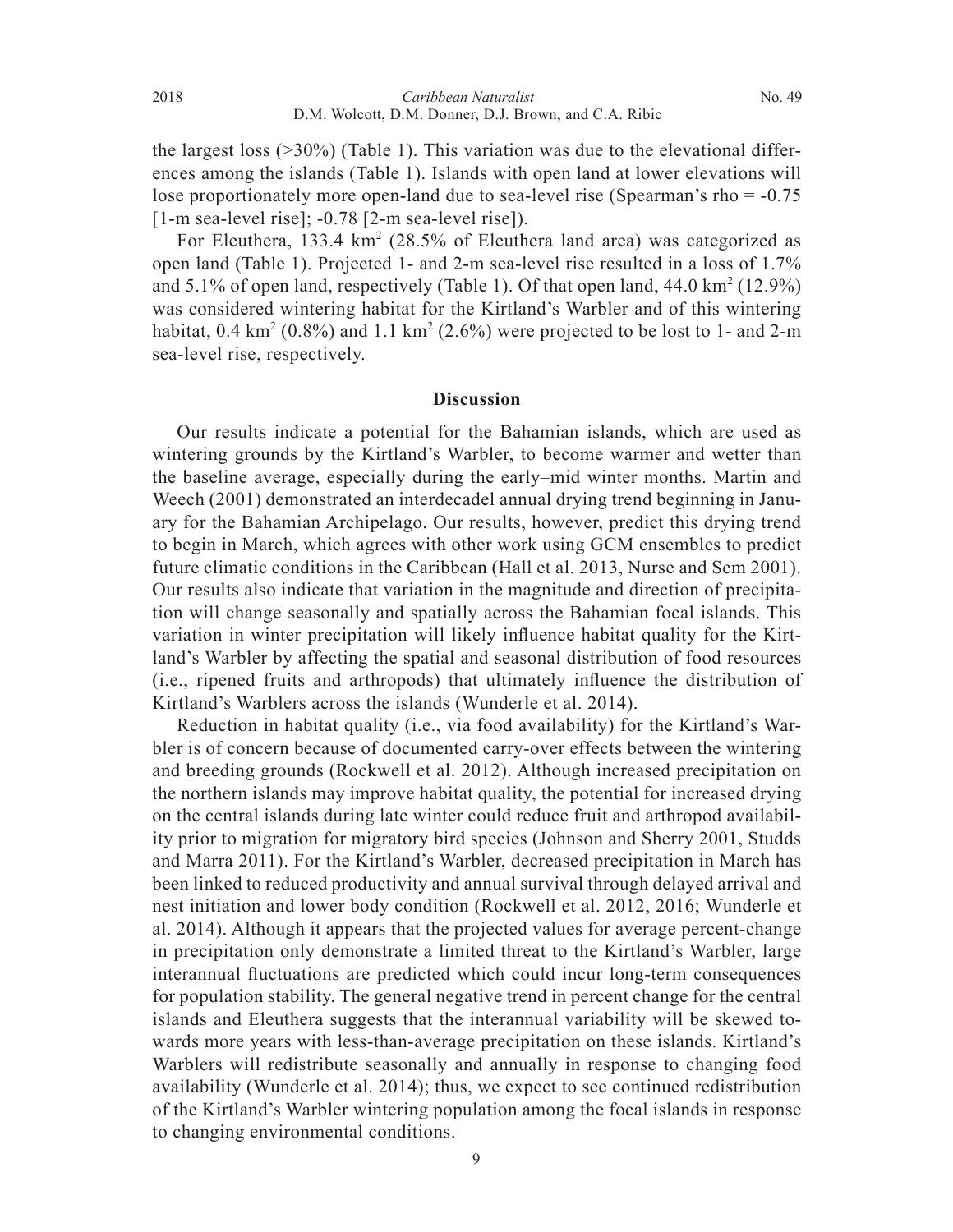Arthropod fitness is directly related to annual temperature, with increases above a thermal optimum resulting in a reduced population-growth rate. Tropical arthropods are much closer than temperate arthropods to their thermal optimum; thus, it has been suggested that trends in increasing temperatures will have the most deleterious influences within the tropics (Deutsch 2008). Although annual temperatures on the Bahamian Archipelago are close to documented thermal optima for several species of arthropods, temperature increases projected by this study do not exceed documented thermal optima. Projected temperature values did not exhibit the high interannual variability observed in the precipitation projections. Although temperature alone may not strongly influence food availability within the Bahamian Archipelago, these findings are important because the effects of precipitation and temperature are often related through drought conditions. The synergy between these 2 environmental factors may cause effects on the central and southern islands, with the most southern islands exhibiting the warmest and driest environments.

 The potential for direct loss of wintering habitat from sea-level rise that we found in our study may also contribute to any potential redistribution of the population along the archipelago. Our study indicated that loss of habitat due to predicted sea-level rise was greatest for coastal open land on the lower-elevation northern islands. So, while greater precipitation may improve habitat quality on the northern islands, there is the potential for less open-land habitat on those islands. Of note is the commonly reported use of pine woodlands (Haney et al. 1998), which is a cover type not included in our definition of suitable wintering habitat based on the SRTM data we used, but these habitats are used when there is a well-developed shrub layer with scattered openings (Sykes and Clench 1998). Including a small portion of this cover type as suitable within the pine woodland-dominated islands in the north may provide additional offsets for reduced habitat quality; however, current evidence demonstrates limited use by Kirtland's Warbler due to current fire regimes that limit shrub availability in this habitat (D. Ewert, The Nature Conservancy, Lansing, MI, pers. comm.). Currently, the lack of high-resolution landcover datasets makes it difficult to project impacts on the wintering habitat of the Kirtland's Warbler population across much of the Bahamian Archipelago.

 If we consider both potential changes in habitat quality and quantity from changing climate, the north-central islands, which currently contain the majority of the wintering population, are likely the most critical islands on which to focus climate-adaptation strategies. These islands had relatively lower levels of habitat loss due to sea-level rise, and increasing precipitation from baseline conditions should increase habitat quality, thus allowing these islands to maintain the habitat quantity and quality needed for wintering Kirtland's Warbler as climate changes. We predict that abundance of Kirtland's Warblers will decrease on the central islands, where Kirtland's Warblers are now most abundant, as habitat quality and quantity decline. The northern islands, which historically had low populations of Kirtland's Warbler, may maintain these low populations as a trade-off between reduced habitat and increased habitat quality.

 In conclusion, the multiple impacts of landcover loss across the generally lowelevation Bahamian Archipelago has been a repeated topic of concern (Bamber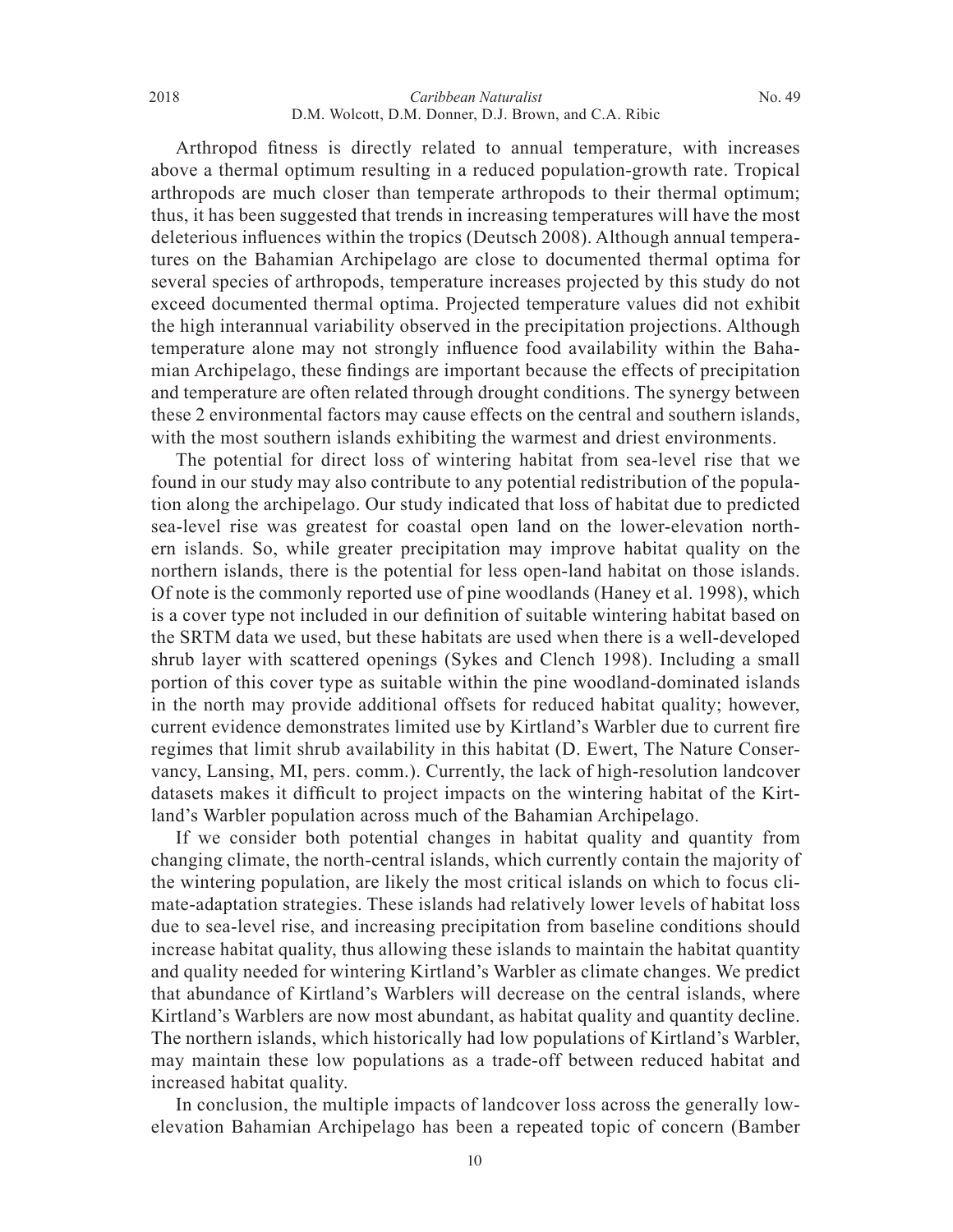et al. 2009, Dasgupta et al. 2008, Hu et al. 2009), as have the impacts of drying conditions within the Neotropics (Rockwell et al. 2012, 2016; Studds and Marra 2011, Wunderle et al. 2014). Much less attention has been focused on the combination of potential habitat loss and environmental changes that may reduce the quality of existing habitat. We attempted to examine this possibility within the context of Kirtland's Warbler ecology and conservation, but the coarse resolution of landcover data was a limitation in our evaluation of impacts at the archipelago scale. Continued processing of high-resolution imagery is necessary for finer assessments of potential habitat loss, changes in habitat quality, and the potential redistribution of habitats across this island system in response to changing environmental conditions and sea-level rise. This information will be important in helping land managers assess and spatially plan for likely habitat alterations in tandem with additional risks within the wintering grounds (e.g., predation by feral cats, invasive species), as well as within a full life-cycle and range-wide population-viability context.

### **Acknowledgments**

 This study was funded by the US Geological Survey Science Support Partnership Program; in-kind support was provided by the US Forest Service Northern Research Station. We are grateful to E. Helmer and M. Nelson for providing data expertise, D. Ewert and J. Wunderle Jr. for providing Kirtland's Warbler wintering ecology expertise, and The Nature Conservancy's Caribbean Program for sharing spatial data. We thank D. Ewert, L. Pomara, and B. Zuckerberg for their comments on a previous draft of this manuscript. We thank the University of Wisconsin Department of Forest and Wildlife Ecology for help with publication expenses. We acknowledge the World Climate Research Program's Working Group on Coupled Modelling, which is responsible for CMIP, and we thank the climate modeling groups for producing and making available their model output. Any use of trade, firm, or product names is for descriptive purposes only and does not imply endorsement by the US Government.

#### **Literature Cited**

- Bamber, J.L., R.E.M. Riva, B.L.A. Vermeersen, and A.M. LeBrocq. 2009. Reassessment of the potential sea-level rise from a collapse of the West Antarctic Ice Sheet. Science 324:901–903.
- Bearhop, S., G.M. Hilton, S.C. Votier, and S. Waldron. 2004. Stable-isotope ratios indicate that body condition in migrating passerines is influenced by winter habitat. Proceedings of the Royal Society of London B: Biological Sciences 271:S215–S218.
- Booth, B.B.B., D. Bernie, D. McNeall, E. Hawkins, J. Caesar, C. Boulton, P. Friedlingstein, and D.M.H. Sexton. 2013. Scenario and modelling uncertainty in global mean temperature change derived from emission-driven global climate models. Earth System Dynamics 4:95–108.
- Both, C., C.A.M. Van Turnhout, R.G. Bijlsma, H. Siepel, A.J. Van Strien, R.P.B. Foppen. 2009. Avian population consequences of climate change are most severe for long-distance migrants in seasonal habitats. Proceedings of the Royal Society B DOI:10.1098/ rspb.2009.1525.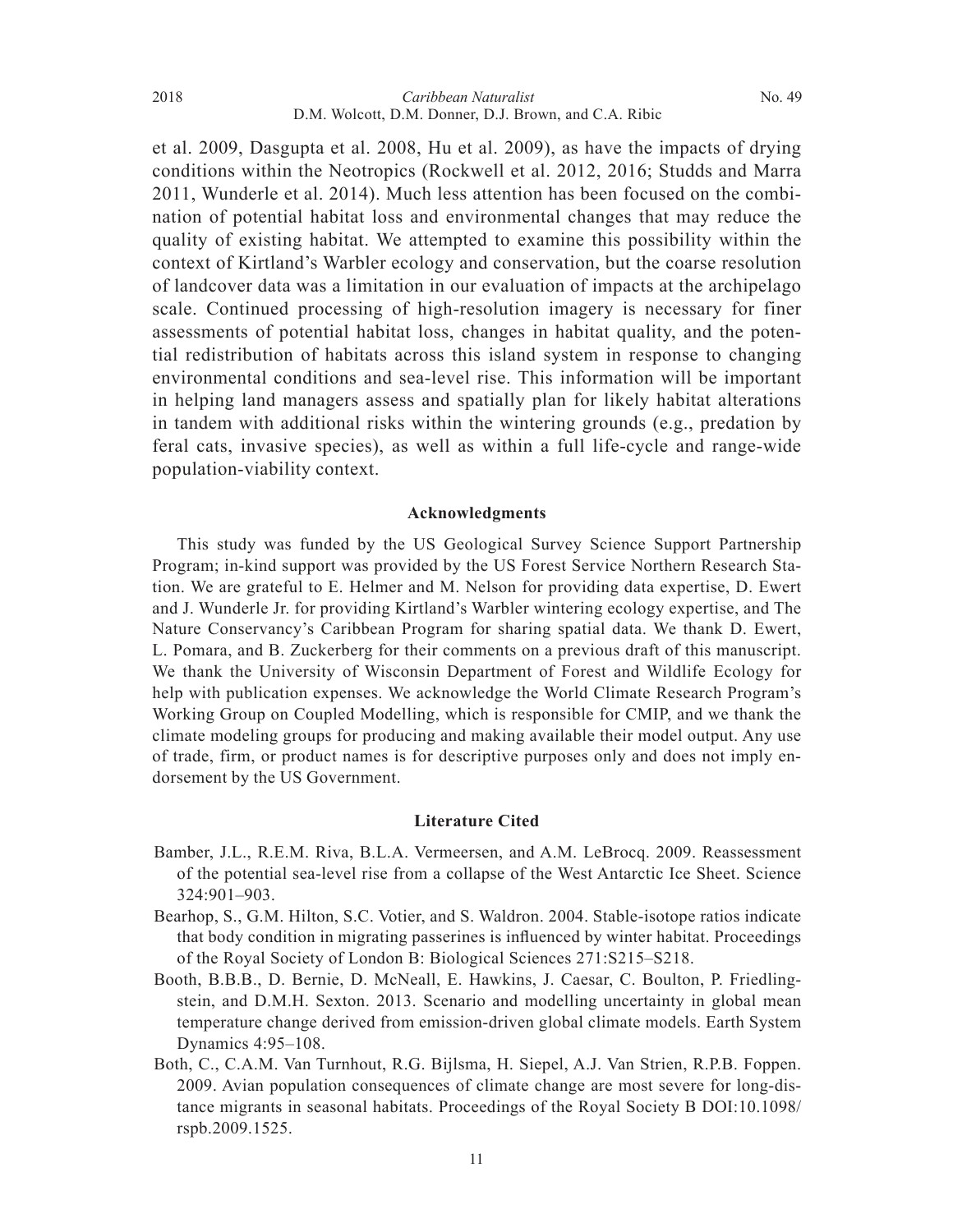- Brown, D.R., and T.W. Sherry. 2006. Food supply controls the body condition of a migrant bird wintering in the tropics. Oecologia 149:22–32.
- Brown, D.J., C.A. Ribic, D.M. Donner, M.D. Nelson, C.I. Bocetti, and C.M. Deloria-Sheffield.  $2017$ . Using a full annual-cycle model to evaluate long-term population viability of the conservation-reliant Kirtland's Warbler after successful recovery. Journal of Applied Ecology 54:439–449.
- Burton, A., H.J. Fowler, S. Blenkinsop, and C.G. Kilsby. 2010. Downscaling transient climate change using a Neyman–Scott Rectangular Pulses stochastic-rainfall model. Journal of Hydrology 381:18–32.
- Busuioc, A., H. von Storch, and R. Schnur. 1999. Verification of GCM-generated regional seasonal precipitation for current climate and of statistical downscaling estimates under changing climate conditions. Journal of Climate 12:258–272.
- Church, J.A., P.U. Clark, A. Cazenave, J.M. Gregory, S. Jevrejeva, A. Levermann, M.A. Merrifield, G.A. Milne, R.S. Nerem, P.D. Nunn, A.J. Payne, W.T. Pfeffer, D. Stammer, and A.S. Unnikrishnan. 2013. Sea-level rise by 2100. Science 342:1445–1445.
- CLIMsystems Ltd. 2013. SimCLIM 2013 essentials training book 1. Version 3.0. CLIMsystems Ltd., Hamilton, New Zealand.
- Conover, W.J. 1999. Practical Nonparametric Statistics, 3<sup>rd</sup> Edition. Wiley and Sons, New York, NY. 584 pp.
- Cooper, N.W., T.W. Sherry, and P.P. Marra. 2015. Experimental reduction of winter food decreases body condition and delays migration in a long-distance migratory bird. Ecology 96:1933–1942.
- Cooper, N.W., M.T. Hallworth, and P.P. Marra. 2017. Light-level geolocation reveals wintering distribution, migratory routes, and primary stopover locations of an endangered long-distance migratory songbird. Journal of Avian Biology 48:209–219.
- Dasgupta, S., B. Laplante, C. Meisner, D. Wheeler, and J. Yan. 2009. The impact of sea-level rise on developing countries: A comparative analysis. Climatic Change 93:379–388.
- Deutsch, C.A., J.J. Tewksbury, R.B. Huey, K.S. Sheldon, C.K. Ghalambor, D.C. Haak, and P.R. Martin. 2008. Impacts of climate warming on terrestrial ectotherms across latitude. Proceedings of the National Academy of Sciences 105:6668–6672.
- Environmental Systems Research Institute (ESRI). 2014. ArcGIS Desktop: Release 10.3. Redlands, CA.
- Farr, T.G., P.A. Rose, E. Caro, R. Crippen, R. Duren, S. Hensley, M. Kobrick, M. Paller, E. Rodriguez, L. Roth, D. Seal, S. Schaffer, J. Shimada, J. Umland, M. Werner, M. Oskin, D. Burbank, and D. Alsdorf. 2007. The shuttle radar-topography mission. Reviews of Geophysics DOI:10.1029/2005RG000183.
- Gesch, D., M. Oimoen, Z. Zhang, D. Meyer, and J. Danielson. 2012. Validation of the ASTER Global Digital Elevation Model Version 2 over the conterminous United States. International Archives of Photogrammetry, Remote Sensing, and Spatial Information Sciences 39-B4:281–286.
- Hall, T.C., A.M. Sealy, T.S. Stephenson, S. Kusunoki, M.A. Taylor, A.A. Chen, and A. Kitoh. 2013. Future climate of the Caribbean from a super-high–resolution atmospheric general circulation model. Theoretical and Applied Climatology 113:271–287.
- Haney, J.C., D.S. Lee, and M. Walsh-McGehee. 1998. A quantitative analysis of winter distribution and habitats of Kirtland's Warblers in the Bahamas. Condor 100:210–217.
- Hansen, M.C., P.V. Potapov, R. Moore, M. Hancher, S.A. Turubanova, A. Tyukavina, D. Thau, S.V. Stehman, S.J. Goetz, T.R. Loveland, A. Kommareddy, A. Egorov, L. Chini, C.O. Justice, and J.R.G. Townshend. 2013. High-resolution global maps of  $21^{st}$ -century forest-cover change. Science 342:850–853.

12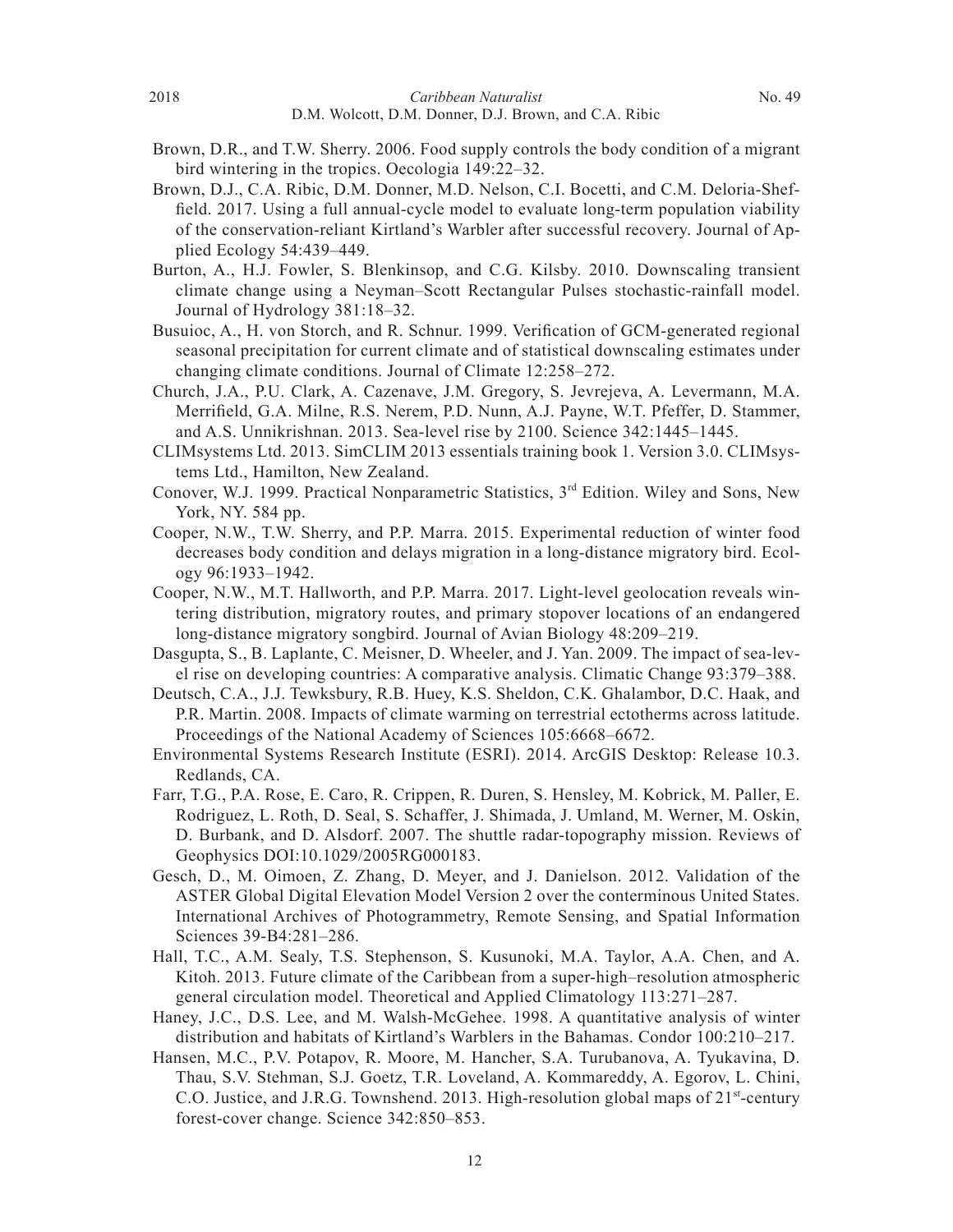- Helmer, E.H., T.S. Ruzycki, J.M. Wunderle Jr., S. Vogesser, B. Ruefenacht, C. Kwit, T.J. Brandeis, and D.N. Ewert. 2010. Mapping tropical dry-forest height, foliage-height profiles, and disturbance type and age with a time series of cloud-cleared Landsat and ALI image mosaics to characterize avian habitat. Remote Sensing of Environment 114:2457–2473.
- Hu, A., G. A. Meehl, W. Han, and J. Yin. 2009. Transient response of the MOC and climate to potential melting of the Greenland Ice Sheet in the  $21<sup>st</sup>$  century. Geophysical Research Letters 36:L10707.
- Intergovernmental Panel on Climate Change (IPCC). 2010. Good-practice guidance-paper on assessing and combining multi-model climate projections. IPCC Expert Meeting on Assessing and Combining Multi-Model Climate Projections, 25–27 January 2010. Boulder, CO, USA. 13 pp.
- IPCC. 2013. Climate change 2013: The physical science basis. Contribution of Working Group I to the 5<sup>th</sup> Assessment Report of the Intergovernmental Panel on Climate Change. Cambridge University Press, Cambridge, UK. 33 pp.
- IPCC. 2014. Climate Change 2014: Synthesis Report. Contribution of Working Groups I, II, and III to the 5<sup>th</sup> Assessment Report of the Intergovernmental Panel on Climate Change (Core Writing Team, R.K. Pachauri and L.A. Meyer [Eds.]). IPCC, Geneva, Switzerland. 151 pp.
- Johnson, M.D., and T.W. Sherry. 2001. Effects of food availability on the distribution of migratory warblers among habitats in Jamaica. Journal of Animal Ecology 70:546–560.
- Laflamme, E.M., E. Linder, and Y. Pan. 2016. Statistical downscaling of regional climatemodel output to achieve projections of precipitation extremes. Weather and Climate Extremes 12:15–23.
- Martin, H.C., and P.S. Weech. 2001. Climate change in the Bahamas? Evidence in the meteorological records. Bahamas Journal of Science 5:22–32.
- Mayor, S.J., R.P. Guralnick, M.W. Tingley. J. Otegui, J.C. Withey, S.C. Elmendorf, M.E. Andrew, S. Leyk, I.S. Pearse, and D.C. Schneider. 2017. Increasing phenological asynchrony between spring green-up and arrival of migratory birds. Scientific Reports 7:1902. DOI:10.1038/s41598-017-02045-z.
- Michigan Department of Natural Resources (MDNR), US Fish and Wildlife Service, and US Forest Service. 2014. Kirtland's Warbler breeding-range conservation plan. Available online at https://www.michigan.gov/documents/dnr/Kirtlands\_Warbler\_CP\_457727\_7. pdf. Accessed 20 March 2017.
- Moss, R.H., J.A. Edmonds, K.A. Hibbard, M.R. Manning, S.K. Rose, D.P. van Vuuren, T.R. Carter, S. Emori, M. Kainuma, T. Kram, G.A. Meehl, J.F.B. Mitchell, N. Nakicenovic, K. Riahi, S.J. Smith, R.J. Stouffer, A.M. Thomson, J.P. Weyant, and T.J. Wilbanks. 2010. The next generation of scenarios for climate-change research and assessment. Nature 463:747–756.
- Nicholls, R.J., and A. Cazenave. 2010. Sea-level rise and its impact on coastal zones. Science 328:1517–1520.
- Nurse, L.A., and G. Sem. 2001. Small island states. Pp. 845–875, *In* J.T. Houghton, Y. Ding, D.J. Griggs, M. Noguer, P.J. Van der Linden, and D. Xiaosu (Eds). Climate Change 2001: The Scientific Basis. Contribution of Working Group 1 to the  $3<sup>rd</sup>$  Assessment Report of the Intergovernmental Panel on Climate Change (IPCC). Cambridge Univeristy Press, Cambridge, UK. 881 pp.
- Ockendon, N., A. Johnston, and S.R. Baillie. 2014. Rainfall on wintering grounds affects population change in many species of Afro-Palaearctic migrants. Journal of Ornithology 155:905–917.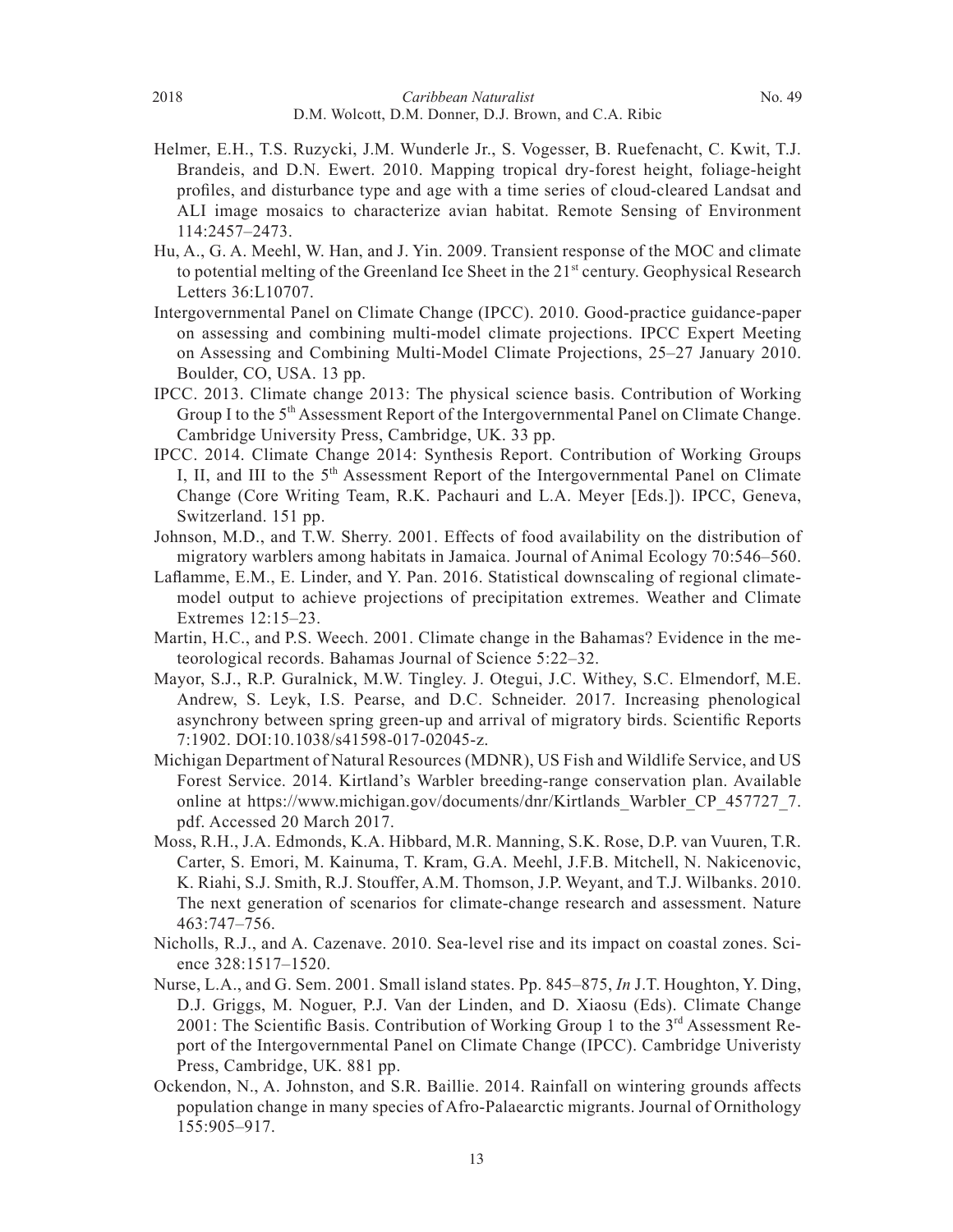- Parmesan, C., and G. Yohe. 2003. A globally coherent fingerprint of climate-change impacts across natural systems. Nature 421:37–42.
- Parris, A., P. Bromirski, V. Burkett, D. Cayan, M. Culver, J. Hall, R. Horton, K. Knuuti, R. Moss, J. Obeysekera, A. Sallenger, and J. Weiss. 2012. Global sea-level–rise scenarios for the US National Climate Assessment. NOAA Technical Report CPO-1. Silver Spring, MD. 29 pp.
- Rockwell, S.M., C.I. Bocetti, and P.P. Marra. 2012. Carry-over effects of winter climate on spring-arrival date and reproductive success in an endangered migratory bird, Kirtland's Warbler (*Setophaga kirtlandii*). Auk 129:744–752.
- Rockwell, S.M., J.M. Wunderle Jr., T.S. Sillett, C.I. Bocetti, D.N. Ewert, D. Currie, J.D. White, and P.P. Marra. 2016. Seasonal survival estimation for a long-distance migratory bird and the influence of winter precipitation. Oecologia  $DOI:10.1007/s00442-016-$ 3788-x.
- Saino, N., R. Ambrosini, D. Rubolini, J. von Hardenberg. A. Provenzale, K. Hüppop, O. Hüppop, A. Lehikoinen, E. Lehkoinen, K. Rainio, M. Romano, and L. Sokolov. 2011. Climate warming, ecological mismatch at arrival, and population decline in migratory birds. Proceedings of the Royal Society B 278:835–842.
- Scavia, D., J.C. Field, D.F. Boesch, R.W. Buddemeier, V. Burkett, D.R. Cayan, M. Fogarty, M.A. Harwell, R.W. Howarth, C. Mason, D.J. Reed, T.C. Royer, A.H. Sallenger, and J.G. Titus. 2002. Climate-change impacts on US coastal and marine ecosystems. Estuaries 25:149–164.
- Schneider A., M.A. Friedl, and D. Potere. 2009. A new map of global urban extent from MODIS satellite data. Environmental Research Letters 4:044003.
- Studds, C.E., and P.P. Marra. 2005. Nonbreeding habitat occupancy and population processes: An upgrade experiment with a migratory bird. Ecology 86:2380–2385.
- Studds, C.E., and P.P. Marra. 2007. Linking fluctuations in rainfall to nonbreeding-season performance in a long-distance migratory bird, *Setophaga ruticilla*. Climate Research 35:115–122.
- Sykes, P.W., and M.H. Clench. 1998. Winter habitat of Kirtland's Warbler: An endangered Nearctic/neotropical migrant. Wilson Bulletin 110:244–261.
- Taylor, K.E., R.J. Stouffer, and G.A. Meehl. 2012. An overview of CMIP5 and the experiment design. Bulletin of the American Meteorological Society 93:485–498.
- Tebaldi, C., and J.M. Arblaster. 2014. Pattern scaling: Its strengths and limitations, and an update on the latest model simulations. Climatic Change 122:459–471.
- US Geological Survey (USGS). 2015. Long-term data archive: SRTM water-body dataset. Available online at https://ta.cr.usgs.gov/srtm\_water\_body\_dataset. Accessed 16 March 2017.
- Wang, S.Y., and M.J. Camp. 2000. Temperatures after bloom affect plant growth and fruit quality of strawberry. Scientia Horticulturae 85:183–199.
- Wunderle, J.M., Jr., D. Currie, E.H. Helmer, D.N. Ewert, J.D. White, T.S. Ruzycki, B. Parresol, and C. Kwit. 2010. Kirtland's Warblers in anthropogenically disturbed earlysuccessional habitats on Eleuthera, the Bahamas. Condor 112:123–137.
- Wunderle, J.M., Jr., P.K. Lebow, J.D. White, D. Currie, and D.N. Ewert. 2014. Sex and age differences in site fidelity, food-resource tracking, and body condition of wintering Kirtland's Warblers (*Setophaga kirtlandii*) in the Bahamas. Ornithological Monographs 80:1–62.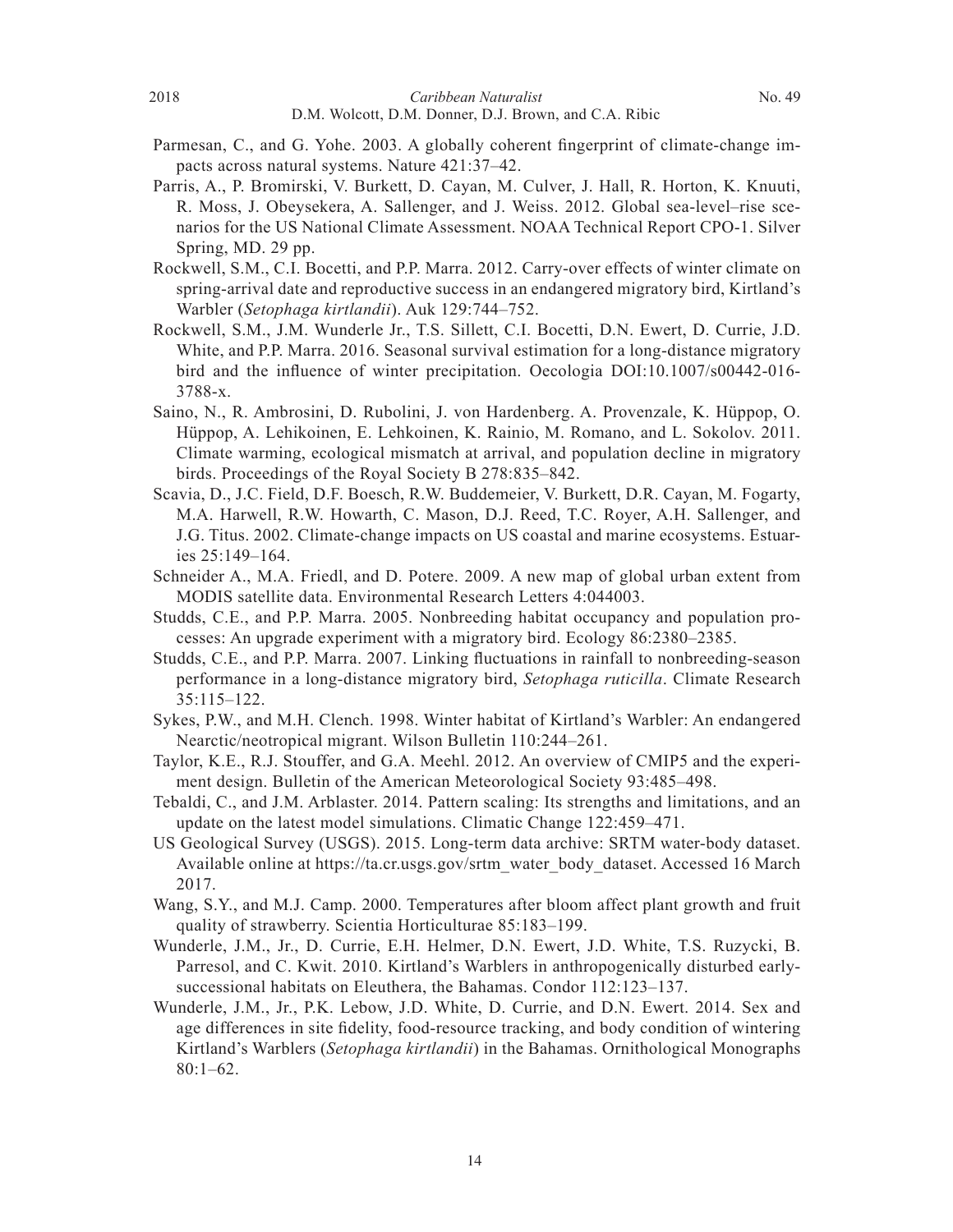| er precipitation (mm) and projected changes (%) from baseline in 2050 and 2100 for 9 focal islands in the Bahamian Archi-<br>u atatistina tor hasali | n north to south. Baseline average precipitation was derived from the 20-y observation period between 1986 and 2005. We<br>o ul els s' | er-January), middle-late winter (February-April) as a whole, and March on its own. Projected changes include the median<br>r early winter (1<br>neted our analyses for | and representative concentration pathways (RCP) 4.5 and 8.5 SD = standard deviation.<br>al circiilation modale (C) |
|------------------------------------------------------------------------------------------------------------------------------------------------------|----------------------------------------------------------------------------------------------------------------------------------------|------------------------------------------------------------------------------------------------------------------------------------------------------------------------|--------------------------------------------------------------------------------------------------------------------|
| へいへい                                                                                                                                                 | ומה ⊢ה∩רופוסמו                                                                                                                         |                                                                                                                                                                        | alue trom 4                                                                                                        |

| Appendix 1. Summary statistics for baseline winter precipitation (mm) and projected changes (%) from baseline in 2050 and 2100 for 9 focal islands in the Bahamian Archi-<br>pelago. Focal islands are in geographic order from north to south. Baseline average precipitation was derived from the 20-y observation period between 1986 and 2005. We<br>conducted our analyses for early winter (November–January), middle–late winter (February–April) as a whole, and March on its own. Projected changes include the median<br>value from 40 general circulation models (GCM) and representative concentration pathways (RCP) 4.5 and 8.5 SD = standard deviation. |                                           |                                             |                                            |                                          |                                            |                                            |                                            |                                            |                                            |
|------------------------------------------------------------------------------------------------------------------------------------------------------------------------------------------------------------------------------------------------------------------------------------------------------------------------------------------------------------------------------------------------------------------------------------------------------------------------------------------------------------------------------------------------------------------------------------------------------------------------------------------------------------------------|-------------------------------------------|---------------------------------------------|--------------------------------------------|------------------------------------------|--------------------------------------------|--------------------------------------------|--------------------------------------------|--------------------------------------------|--------------------------------------------|
|                                                                                                                                                                                                                                                                                                                                                                                                                                                                                                                                                                                                                                                                        |                                           | North                                       |                                            |                                          | North-Central                              |                                            |                                            | Central                                    |                                            |
| Season                                                                                                                                                                                                                                                                                                                                                                                                                                                                                                                                                                                                                                                                 | Grand Bahama                              | Abaco                                       | Bimini                                     | Eleuthera                                | New Providence                             | Andros                                     | Cat                                        | San Salvador                               | pО<br>Long                                 |
| Early winter<br>Baseline<br>Mean<br>SD                                                                                                                                                                                                                                                                                                                                                                                                                                                                                                                                                                                                                                 | 8.2<br>186.1                              | 169.8<br>20.9                               | 146.9<br>3.2                               | 155.8<br>8.0                             | 146.8<br>7.4                               | 135.2<br>16.0                              | 157.9<br>$\frac{1}{2}$                     | 217.2<br>2.4                               | 174.7<br>$\overline{5.1}$                  |
| Middle-late winter<br>Mean<br><b>GS</b>                                                                                                                                                                                                                                                                                                                                                                                                                                                                                                                                                                                                                                | 224.9<br>9.4                              | 173.0                                       | 150.9<br>5.4                               | 13.0<br>108.2                            | 116.9<br>9.6                               | 09.7<br>14.4                               | 99.8                                       | 114.6<br>0.6                               | 99.6<br>4.7                                |
| Mean<br>March<br><b>GS</b>                                                                                                                                                                                                                                                                                                                                                                                                                                                                                                                                                                                                                                             | 79.9<br>4.5                               | 54.4<br>11.8                                | $50.4$<br>2.0                              | $32.7$<br>6.3                            | $30.6$<br>4.8                              | 28.8<br>3.7                                | 24.9<br>$0.7\,$                            | 30.0<br>0.5                                | 26.3<br>1.2                                |
| $(10th, 90th$ percentiles)<br>Early winter (RCP4.5)<br>Interquartile range<br>Median<br>2050                                                                                                                                                                                                                                                                                                                                                                                                                                                                                                                                                                           | $-1.78, 13.43$<br>$(-9.0, 19.5)$<br>5.58  | $-1.04, 13.86$<br>20.1)<br>5.40<br>$(-6.8,$ | $-1.33, 15.47$<br>$(-6.5, 21.6)$<br>6.94   | $-1.56, 15.49$<br>$(-5.9, 23.1)$<br>5.35 | $-0.79, 14.73$<br>$(-5.2, 23.0)$<br>5.64   | $-1.10, 14.57$<br>$(-5.2, 23.6)$<br>6.17   | $5.67$<br>$-2.07, 15.60$<br>$(-7.1, 22.8)$ | $-2.65, 18.69$<br>$(-9.3, 24.1)$<br>7.86   | $-1.82, 18.24$<br>$(-9.3, 26.1)$<br>7.72   |
| Early winter (RCP8.5)<br>$(10th, 90th$ percentiles)<br>Interquartile range<br>Median                                                                                                                                                                                                                                                                                                                                                                                                                                                                                                                                                                                   | $(-12.4, 26.7)$<br>$-2.44, 18.41$<br>7.65 | $7.40$<br>-1.42, 19.0<br>22.8)<br>$(-9.3,$  | $-1.82, 21.21$<br>$(-8.9, 29.6)$<br>9.51   | $-2.13, 21.24$<br>$(-8.1, 31.7)$<br>7.34 | $-1.08, 20.19$<br>$(-7.2, 31.5)$<br>7.73   | $-1.51, 19.97$<br>$(-7.1, 32.4)$<br>8.46   | $-2.84, 21.38$<br>$(-9.7, 31.2)$<br>7.78   | $(-12.7, 33.1)$<br>$-3.63, 25.63$<br>10.78 | $(-12.8, 35.7)$<br>$-2.50, 25.0$<br>10.59  |
| Middle-late winter (RCP4.5)<br>$(10th, 90th$ percentiles)<br>Interquartile range<br>Median                                                                                                                                                                                                                                                                                                                                                                                                                                                                                                                                                                             | $(-17.5, 19.6)$<br>$-8.65, 9.83$<br>0.42  | $-9.55, 9.05$<br>$(-17.1, 17.0)$<br>0.45    | $-10.53, 10.58$<br>$(-20.6, 21.3)$<br>1.69 | $(-16.2, 17.5)$<br>$-9.61, 8.57$<br>1.04 | $-11.54, 10.38$<br>$(-17.3, 17.1)$<br>1.58 | $-12.85, 10.79$<br>$(-19.3, 17.6)$<br>2.54 | $(-17.7, 18.0)$<br>$-11.59, 8.92$<br>1.04  | $(-18.0, 19.1)$<br>$-12.66, 9.61$<br>0.84  | $-12.33, 11.09$<br>$(-19.9, 20.3)$<br>1.22 |

#### *Caribbean Naturalist* D.M. Wolcott, D.M. Donner, D.J. Brown, and C.A. Ribic 2018 **Caribbean Naturalist** No. 49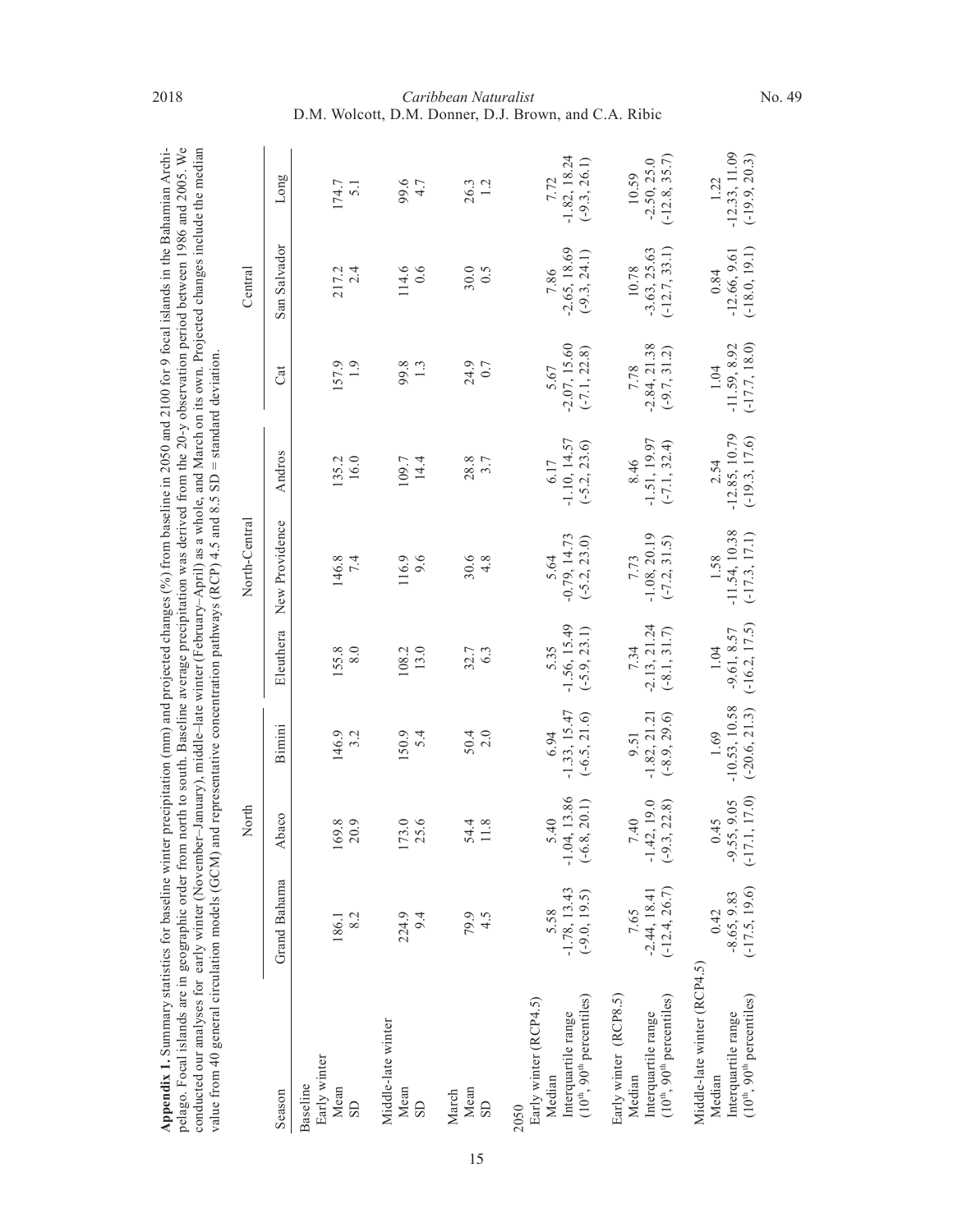|                                                                                                          |                                            | North                                                   |                                            |                                               | North-Central                              |                                            |                                              | Central                                      |                                              |
|----------------------------------------------------------------------------------------------------------|--------------------------------------------|---------------------------------------------------------|--------------------------------------------|-----------------------------------------------|--------------------------------------------|--------------------------------------------|----------------------------------------------|----------------------------------------------|----------------------------------------------|
| Season                                                                                                   | Grand Bahama                               | Abaco                                                   | Bimini                                     | Eleuthera                                     | New Providence                             | Andros                                     | Cat                                          | San Salvador                                 | Long                                         |
| Middle-late winter (RCP8.5)<br>$(10th, 90th$ percentiles)<br>Interquartile range<br>Median               | $-11.86, 13.48$<br>$(-24.0, 26.9)$<br>0.60 | 10, 12.41<br>(5, 23.3)<br>0.62<br>$(-23)$<br>$-13.$     | $-14.43, 14.50$<br>$(-28.3, 29.3)$<br>2.31 | $-13.18, 11.75$<br>$(-22.2, 23.9)$<br>1.43    | $-15.82, 14.23$<br>$(-23.7, 23.4)$<br>2.16 | $-17.62, 14.80$<br>$-26.5, 24.2$<br>3.48   | $-15.88, 12.23$<br>$(-24.3, 24.6)$<br>1.43   | $-17.36, 13.18$<br>$(-24.7, 26.2)$<br>1.15   | $-16.90, 15.20$<br>$(-27.3, 27.8)$<br>1.68   |
| $(10th, 90th$ percentiles)<br>Interquartile range<br>March (RCP4.5)<br>Median                            | $(-16.1, 20.9)$<br>$-7.17, 8.71$<br>0.56   | $(-18.8, 17.5)$<br>$-8.66, 7.74$<br>0.17                | $(-17.8, 22.4)$<br>$-7.58, 10.49$<br>2.31  | $(-15.2, 19.3)$<br>$-10.15, 7.44$<br>$-0.25$  | $(-14.8, 17.7)$<br>$-11.82, 7.66$<br>0.75  | $(-15.3, 18.4)$<br>$-11.91, 8.92$<br>1.57  | $(-16.0, 17.1)$<br>$-10.61, 5.07$<br>$-1.39$ | $-10.38, 5.94$<br>$(-17.9, 14.5)$<br>$-2.33$ | $(-18.5, 13.6)$<br>$-9.02, 4.18$<br>$-2.80$  |
| $(10th, 90th$ percentiles)<br>Interquartile range<br>March (RCP8.5)<br>Median                            | $(-22.1, 28.7)$<br>$-9.83, 11.94$<br>0.77  | $-11.87, 10.61$<br>.8, 24.0<br>0.24<br>$(-25)$          | $-10.40, 14.38$<br>$(-24.3, 30.8)$<br>3.16 | $-13.91, 10.21$<br>$(-20.8, 26.4)$<br>$-0.34$ | $-16.21, 10.51$<br>$(-20.3, 24.3)$<br>1.03 | $-16.33, 12.23$<br>$(-21.0, 25.3)$<br>2.16 | $(-22.0, 23.4)$<br>$-14.54, 6.95$<br>$-1.90$ | $-14.22, 8.15$<br>$(-24.6, 19.9)$<br>$-3.20$ | $(-25.4, 18.6)$<br>$-12.37, 5.73$<br>$-3.84$ |
| $(10^{th}, 90^{th}$ percentiles)<br>Early winter (RCP4.5)<br>Interquartile range<br>Median<br>2100       | $-2.50, 18.84$<br>$(-12.7, 27.4)$<br>7.83  | $-1.46, 19.44$<br>.5, 28.2<br>7.58<br>$\overline{(-9)}$ | $-1.86, 21.71$<br>$(-9.2, 30.3)$<br>9.73   | $-2.18, 21.74$<br>$(-8.3, 32.5)$<br>7.51      | $-1.1019, 20.66$<br>$(-7.4, 32.2)$<br>7.91 | $-1.55, 20.44$<br>$(-7.2, 33.1)$<br>8.66   | $-2.91, 21.89$<br>$(-10.0, 32.0)$<br>7.96    | $-3.72, 26.23$<br>$(-13.0, 33.8)$<br>11.03   | $-2.56, 25.59$<br>$(-13.1, 36.6)$<br>10.84   |
| $(10^{\text{th}}, 90^{\text{th}}$ percentiles)<br>Early winter (RCP8.5)<br>Interquartile range<br>Median | $-5.88, 44.29$<br>$(-29.8, 64.3)$<br>18.41 | $-3.43, 45.70$<br>$(-22.4, 66.3)$<br>17.81              | $-4.38, 51.02$<br>$(-21.5, 71.2)$<br>22.88 | $(-19.5, 76.3)$<br>$-5.13, 51.09$<br>17.65    | $-2.59, 48.57$<br>$(-17.3, 75.8)$<br>18.60 | $(-17.0, 77.9)$<br>$-3.63, 48.04$<br>20.36 | $-6.83, 51.45$<br>$(-23.4, 75.1)$<br>18.71   | $-8.74, 61.66$<br>$(-30.7, 79.6)$<br>25.93   | $-6.01, 60.15$<br>$(-30.8, 85.9)$<br>25.48   |
| Middle-late winter (RCP4.5)<br>$(10th, 90th$ percentiles)<br>Interquartile range<br>Median               | $-12.14, 13.80$<br>$(-24.6, 27.5)$         | $-13.41, 12.70$<br>$(-24.1, 23.8)$<br>0.63              | $-14.77, 14.84$<br>$(-29.0, 29.9)$<br>2.37 | $-13.49, 12.03$<br>$(-22.7, 24.5)$<br>1.46    | $-16.20, 14.56$<br>$(-24.3, 24.0)$<br>2.21 | $-18.03, 15.14$<br>$(-27.1, 24.8)$<br>3.57 | $-16.26, 12.52$<br>$(-24.8, 25.2)$<br>1.46   | $-17.77, 13.49$<br>$(-25.3, 26.8)$<br>1.17   | $-17.30, 15.56$<br>$(-28.0, 28.5)$<br>1.72   |
| Middle-late winter (RCP8.5)<br>$(10th, 90th$ percentiles)<br>Interquartile range<br>Median               | $-28.54, 32.44$<br>$(-57.8, 64.7)$<br>1.38 | $-31.51, 29.86$<br>$(-56.6, 56.0)$<br>1.49              | $-34.73, 34.88$<br>$(-68.1, 70.4)$<br>5.56 | $-31.71, 28.27$<br>$(-53.5, 57.6)$<br>3.43    | $-38.07, 34.23$<br>$(-57.1, 56.4)$<br>5.20 | $-42.39, 35.60$<br>$(-63.8, 58.2)$<br>8.38 | $-38.21, 29.43$<br>$(-58.4, 59.3)$<br>3.44   | $-41.77, 31.71$<br>$(-59.5, 63.0)$<br>2.76   | $-40.67, 36.57$<br>$(-65.8, 66.9)$<br>4.04   |

#### *Caribbean Naturalist* D.M. Wolcott, D.M. Donner, D.J. Brown, and C.A. Ribic 2018 **2018** Caribbean Naturalist **No. 49**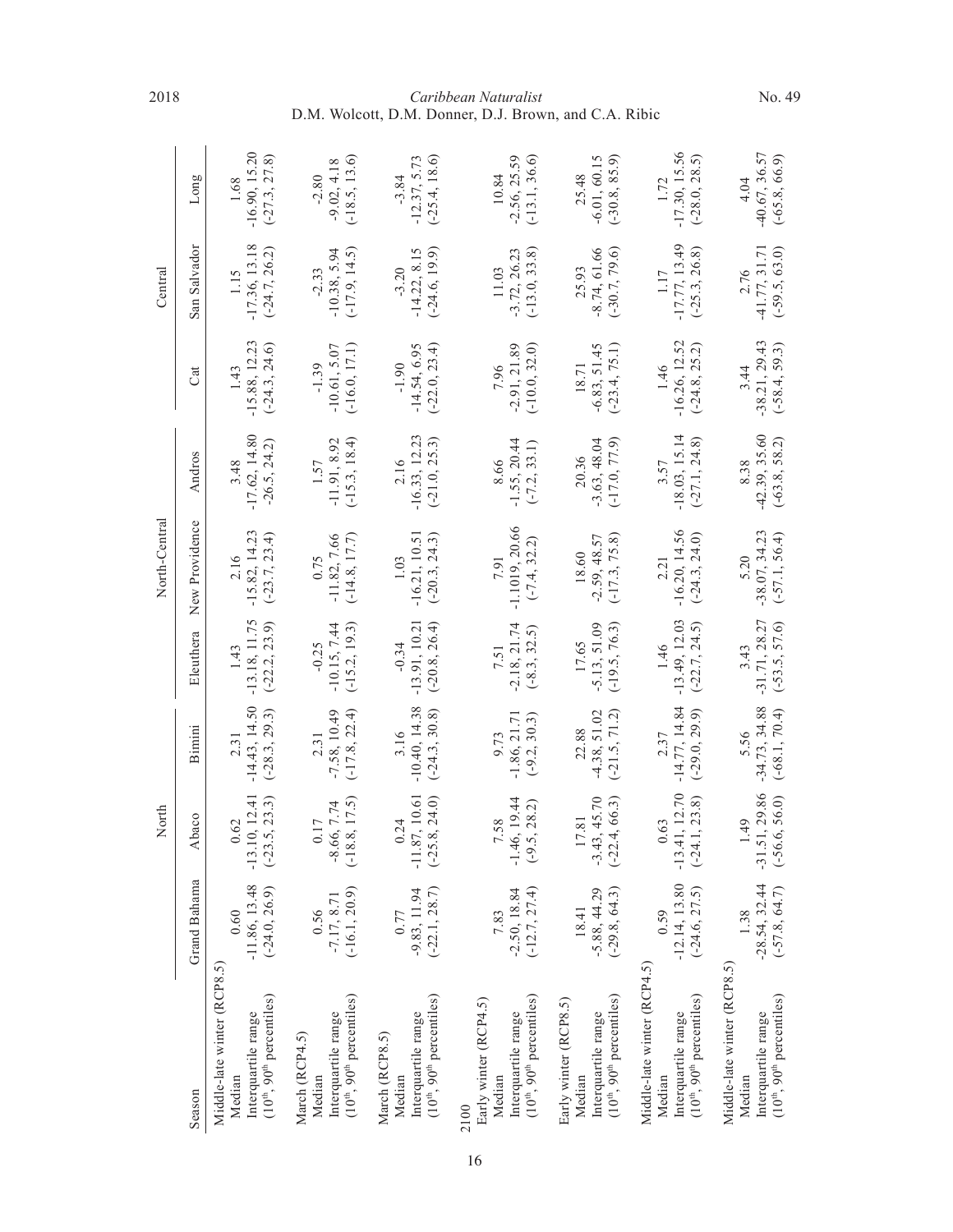|                                                                          |                   | North                                                                   |        |         | North-Central                                                                   |                                 |                 | $_{\rm Central}$                |                 |
|--------------------------------------------------------------------------|-------------------|-------------------------------------------------------------------------|--------|---------|---------------------------------------------------------------------------------|---------------------------------|-----------------|---------------------------------|-----------------|
| Season                                                                   | Grand Bahama      | Abaco                                                                   | Bimini |         | Eleuthera New Providence                                                        | Andros                          | Cat             | San Salvador                    | Long            |
| March (RCP4.5)<br>Median                                                 | 0.79              | 0.24                                                                    | 3.24   | $-0.35$ | 1.05                                                                            | 2.21                            | $-1.94$         | $-3.27$                         | $-3.93$         |
|                                                                          | 10.06, 12.22      |                                                                         |        |         | $-12.15$ , 10.86 $-10.64$ , 14.71 $-14.24$ , 10.45 $-16.59$ , 10.75             | $-16.72, 12.51$                 | $-14.89, 7.11$  | $-14.56, 8.34$                  | $-12.66, 5.86$  |
| interquartile range<br>(10 <sup>th</sup> , 90 <sup>th</sup> percentiles) | $-22.6, 29.4$     |                                                                         |        |         | $(-26.4, 24.5)$ $(-24.9, 31.5)$ $(-21.3, 27.0)$ $(-20.8, 24.9)$                 | $(-21.4, 25.8)$                 | $(-22.5, 24.0)$ | $(-25.2, 20.4)$                 | $(-26.0, 19.1)$ |
| March (RCP8.5)<br>Median                                                 | $\frac{86}{1.86}$ | 0.57                                                                    | 7.61   | $-0.82$ | 2.47                                                                            | 5.19                            | $-4.57$         | $-7.69$                         | $-9.24$         |
| nterquartile range                                                       |                   | 23.64, 28.72 - 28.56, 25.52 - 25.01, 34.59 - 33.46, 24.55 - 39.0, 25.28 |        |         |                                                                                 | $-39.29, 29.42$                 | $-34.99, 16.72$ | $-34.22, 19.60$                 | $-29.76, 13.78$ |
| $(10^{\text{th}}, 90^{\text{th}}$ percentiles)                           |                   |                                                                         |        |         | $(-53.2, 69.1)$ $(-62.2, 57.7)$ $(-58.6, 74.0)$ $(-50.1, 63.6)$ $(-48.8, 58.4)$ | $(-50.4, 60.8)$ $(-52.8, 56.4)$ |                 | $(-59.2, 47.8)$ $(-61.0, 44.9)$ |                 |
|                                                                          |                   |                                                                         |        |         |                                                                                 |                                 |                 |                                 |                 |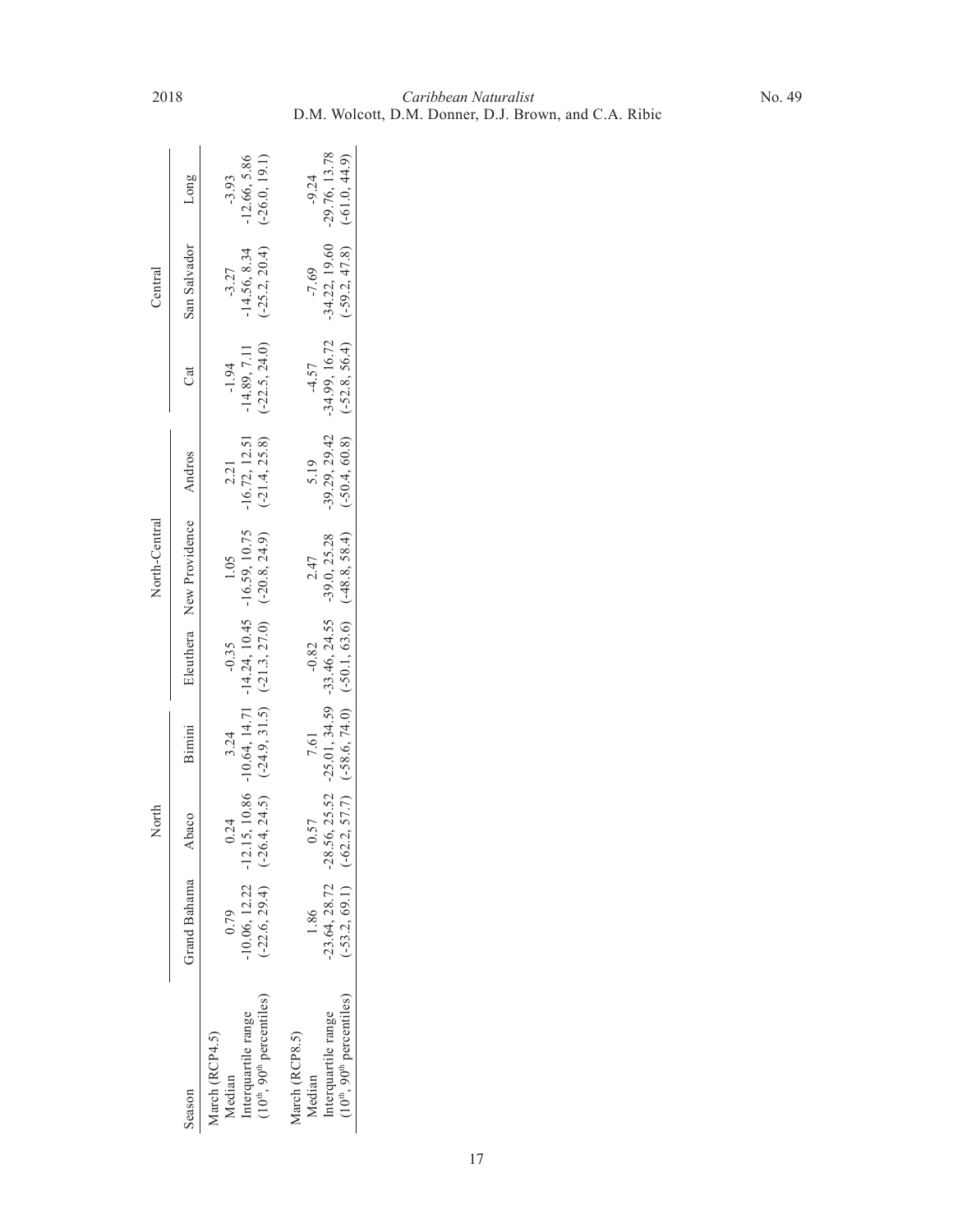| Appendix 2. Summary statistics for baseline winter temperature ( $^{\circ}$ C) and projected changes ( $^{\circ}$ %) in 2050 and 2100 for 9 focal islands in the Bahamian |
|---------------------------------------------------------------------------------------------------------------------------------------------------------------------------|
| Archipelago. Focal islands are in geographic order from north to south. Baseline temperature was derived from the 20-y observation period between 1986                    |
| and 2005. We conducted our analyses for early winter (November-January), middle-late winter (February-April) as a whole, and March on its own Pro-                        |
| jected changes include the median value from 40 general circulation models (GCM) and representative concentration pathways (RCP) 4.5 and 8.5. SD =                        |
| standard deviation.                                                                                                                                                       |

| standard deviation.                                                                                         |                                                                 |                                      |                                      |                                                                 |                                                                 |                                                                       |                                                                       |                                                                 |                                      |
|-------------------------------------------------------------------------------------------------------------|-----------------------------------------------------------------|--------------------------------------|--------------------------------------|-----------------------------------------------------------------|-----------------------------------------------------------------|-----------------------------------------------------------------------|-----------------------------------------------------------------------|-----------------------------------------------------------------|--------------------------------------|
|                                                                                                             |                                                                 | North                                |                                      |                                                                 | North-Central                                                   |                                                                       |                                                                       | Central                                                         |                                      |
| Season                                                                                                      | Grand Bahama                                                    | Abaco                                | Bimini                               | Eleuthera                                                       | New Providence                                                  | Andros                                                                | Cat                                                                   | San Salvador                                                    | Long                                 |
| Early winter<br>Baseline<br>Mean<br>${\rm SD}$                                                              | 21.4<br>0.1                                                     | 21.7<br>0.3                          | $\frac{22.1}{0.3}$                   | 22.7<br>0.2                                                     | $\frac{22.3}{0.1}$                                              | $22.6$<br>0.1                                                         | $23.5$<br>0.2                                                         | 23.7<br>0.0                                                     | 24.2<br>0.1                          |
| Middle-late winter<br>Mean<br>SD                                                                            | 21.8<br>0.1                                                     | 0.2<br>22.1                          | $22.5$<br>0.2                        | 22.7<br>0.2                                                     | $\frac{22.6}{0.0}$                                              | 23.0<br>0.2                                                           | $23.6$<br>0.1                                                         | 23.7<br>0.1                                                     | $24.1$<br>0.1                        |
| Mean<br>March<br><b>GS</b>                                                                                  | 21.9<br>$\overline{0.1}$                                        | 22.1<br>0.1                          | $22.2$<br>0.2                        | $22.6$<br>0.2                                                   | $\frac{22.4}{0.1}$                                              | 22.9<br>0.2                                                           | $23.4$<br>0.1                                                         | $23.6$<br>0.1                                                   | $24.3$<br>0.2                        |
| $(10^{th}, 90^{th}$ percentiles)<br>Early winter (RCP4.5)<br>Interquartile range<br>Median<br>2050          | 0.76, 1.13<br>(0.6, 1.3)<br>0.95                                | .80, 1.09<br>(0.7, 1.2)<br>0.94      | 0.76, 1.12<br>(0.6, 1.3)<br>0.96     | $\frac{0.82, 1.06}{(0.7, 1.2)}$<br>0.93                         | $\begin{array}{c} 0.93 \\ 0.81, 1.08 \end{array}$<br>(0.7, 1.2) | $\begin{array}{c} 0.94 \\ 0.81, \, 1.08 \\ (0.7, \, 1.2) \end{array}$ | $\begin{array}{c} 0.83, 1.07 \\ (0.8, 1.2) \end{array}$<br>0.93       | $\begin{array}{c} 0.93 \\ 0.84, 1.07 \end{array}$<br>(0.8, 1.2) | 0.85, 1.07<br>(0.8, 1.2)<br>0.94     |
| Interquartile range<br>(10 <sup>th</sup> , 90 <sup>th</sup> percentiles)<br>Early winter (RCP8.5)<br>Median | 1.05, 1.55<br>(0.9, 1.8)<br>1.30                                | $1.09, 1.50$<br>$(0.9, 1.7)$<br>1.29 | $1.05, 1.53$<br>$(0.9, 1.8)$<br>1.32 | $1.12, 1.46$<br>(1.0, 1.7)<br>1.27                              | $1.11, 1.48$<br>(1.0, 1.7)<br>1.28                              | $1.11, 1.48$<br>(1.0, 1.7)<br>1.28                                    | $1.14, 1.46$<br>$(1.0, 1.6)$<br>1.28                                  | $1.15, 1.47$<br>(1.0, 1.7)<br>1.27                              | $1.16, 1.46$<br>(1.1, 1.7)<br>1.29   |
| Middle-late winter (RCP4.5)<br>$(10^{th}, 90^{th}$ percentiles)<br>Interquartile range<br>Median            | $\begin{array}{c} 0.78, 1.07 \\ (0.7, 1.3) \end{array}$<br>0.91 | $0.78, 1.03$<br>$(0.7, 1.2)$<br>0.89 | $0.79, 1.08$<br>$(0.6, 1.3)$<br>0.93 | $\begin{array}{c} 0.81, 0.98 \\ (0.7, 1.2) \end{array}$<br>0.88 | $\begin{array}{c} 0.81, 1.01 \\ (0.7, 1.2) \end{array}$<br>0.88 | $\begin{array}{c} 0.81, \, 1.02 \\ (0.7, \, 1.2) \end{array}$<br>0.89 | $\begin{array}{c} 0.81, \, 0.97 \\ (0.7, \, 1.2) \end{array}$<br>0.89 | $\begin{array}{c} 0.81, 0.98 \\ (0.7, 1.2) \end{array}$<br>0.90 | $0.83, 0.99$<br>$(0.7, 1.2)$<br>0.90 |

#### *Caribbean Naturalist* D.M. Wolcott, D.M. Donner, D.J. Brown, and C.A. Ribic 2018 **2018** Caribbean Naturalist **No. 49**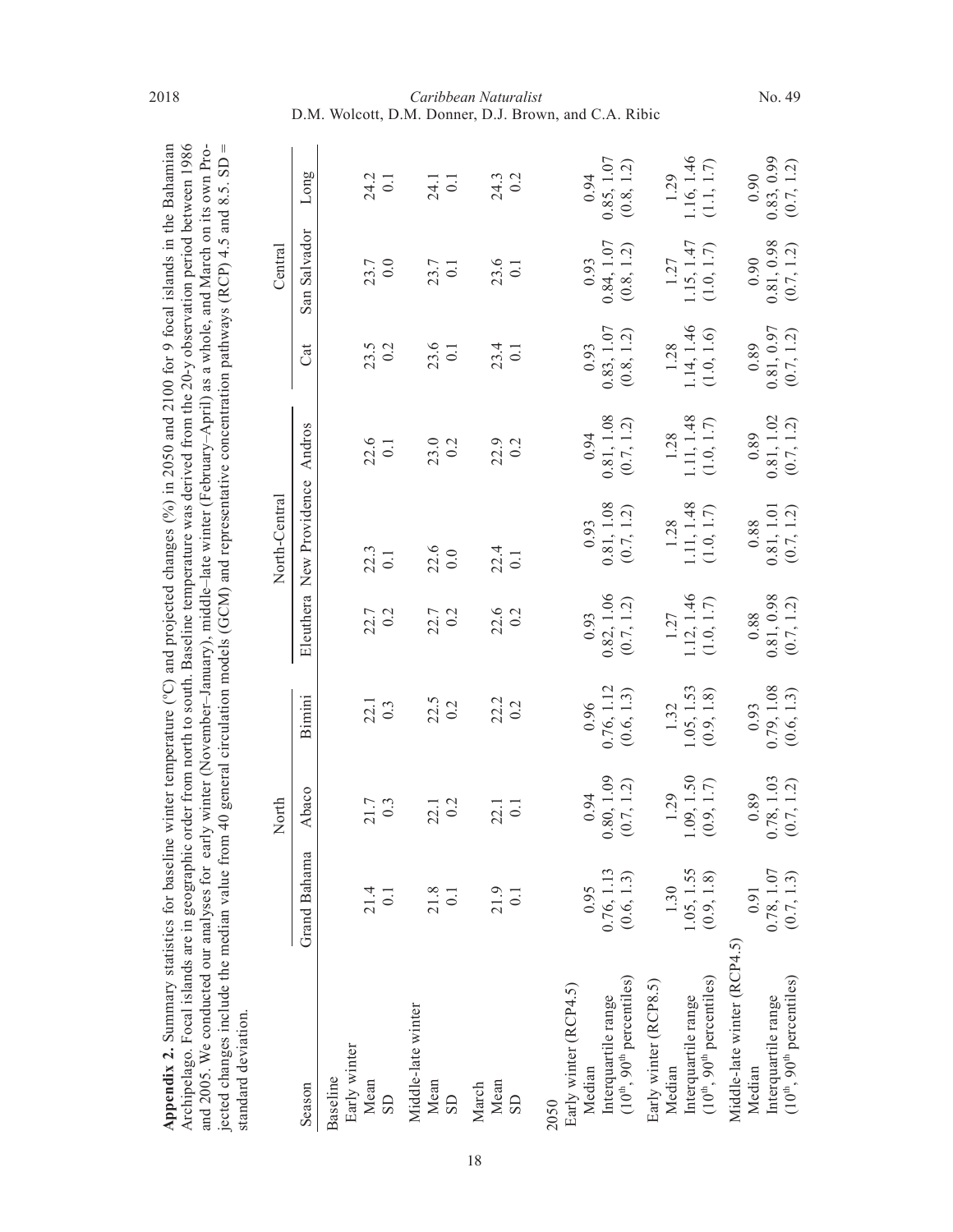|                                  |              | North                        |                      |            | North-Central            |                                                               |                                                         | Central                   |               |
|----------------------------------|--------------|------------------------------|----------------------|------------|--------------------------|---------------------------------------------------------------|---------------------------------------------------------|---------------------------|---------------|
| Season                           | Grand Bahama | Abaco                        | Bimini               |            | Eleuthera New Providence | Andros                                                        | Cat                                                     | San Salvador              | Long          |
| Middle-late winter (RCP8.5)      |              |                              |                      |            |                          |                                                               |                                                         |                           |               |
| Median                           | 1.25         | 1.22                         | 1.27                 | 1.20       | 1.21                     | 1.22                                                          | 1.22                                                    | 1.23                      | 1.24          |
| Interquartile range              | 1.08, 1.47   | .07, 1.41                    | 1.08, 1.48           | 1.10, 1.35 | 1.11, 1.39               | $1.12, 1.39$<br>(0.9, 1.7)                                    | 1.11, 1.33                                              | $1.11, 1.34$ $(1.0, 1.7)$ | 1.13, 1.35    |
| $(10^{th}, 90^{th}$ percentiles) | (0.9, 1.7)   | (0.9, 1.7)                   | (0.9, 1.7)           | (0.9, 1.7) | (0.9, 1.7)               |                                                               | (1.0, 1.7)                                              |                           | (1.0, 1.7)    |
| March (RCP4.5)                   |              |                              |                      |            |                          |                                                               |                                                         |                           |               |
| Median                           | 0.89         | $\frac{0.86}{0.77, 1.01}$    | 0.91                 | 0.85       | $0.86\,$                 | 0.86                                                          | $0.87\,$                                                | $0.87\,$                  | $0.88\,$      |
| Interquartile range              | 0.75, 1.07   | ○                            | 0.77, 1.08           | 0.80, 0.96 | 0.78, 0.98               | 0.80, 0.99                                                    | 0.80, 0.93                                              | 0.81, 0.93                | 0.82, 0.94    |
| $(10th, 90th$ percentiles)       | (0.7, 1.4)   | (0.7, 1.3)                   | (0.7, 1.4)           | (0.7, 1.3) | (0.7, 1.3)               | (0.7, 1.3)                                                    | (0.7, 1.3)                                              | (0.7, 1.3)                | (0.7, 1.3)    |
| March (RCP8.5)                   |              |                              |                      |            |                          |                                                               |                                                         |                           |               |
| Median                           | 1.22         | 1.18                         | 1.25                 | 1.17       | 1.18                     | 1.18                                                          | 1.19                                                    | 1.19                      | 121           |
| Interquartile range              | 1.03, 1.47   | .06, 1.39                    | 1.05, 1.48           | 1.09, 1.31 | 1.07, 1.35               | 1.09, 1.36                                                    | 1.10, 1.27                                              | 1.11, 1.28                | 1.12, 1.30    |
| $(10^{th}, 90^{th}$ percentiles) | (0.9, 1.9)   | (1.0, 1.8)                   | (0.9, 2.0)           | (1.0, 1.8) | (1.0, 1.8)               | (1.0, 1.8)                                                    | (1.0, 1.8)                                              | (1.0, 1.8)                | (1.0, 1.7)    |
| 2100                             |              |                              |                      |            |                          |                                                               |                                                         |                           |               |
| Early winter (RCP4.5)            |              |                              |                      |            |                          |                                                               |                                                         |                           |               |
| Median                           | 1.33         | 1.32                         | $1.35$<br>1.07, 1.57 | 1.30       | 1.31                     | 1.31                                                          | 1.31                                                    | 1.30                      | 1.32          |
| Interquartile range              | 1.07, 1.58   | 1.12, 1.54                   |                      | 1.15, 1.49 | 1.13, 1.51               | $\begin{array}{c} 1.13, \, 1.52 \\ (1.0, \, 1.7) \end{array}$ | $\begin{array}{c} 1.17, 1.50 \\ (1.1, 1.7) \end{array}$ | 1.18, 1.50                | 1.19, 1.50    |
| $(10^{th}, 90^{th}$ percentiles) | (0.9, 1.8)   | (1.0, 1.7)                   | (0.9, 1.8)           | (1.0, 1.7) | (1.0, 1.7)               |                                                               |                                                         | (1.1, 1.7)                | (1.1, 1.7)    |
| Early winter (RCP8.5)            |              |                              |                      |            |                          |                                                               |                                                         |                           |               |
| Median                           | 3.14         | 3.09                         | 3.18                 | 3.05       | 3.08                     | 3.09                                                          | 3.07                                                    | 3.07                      | 3.11          |
| Interquartile range              | 2.52, 3.72   | .62, 3.61<br>$\mathbf 2$     | 2.52, 3.68           | 2.69, 3.51 | 2.66, 3.55               | 2.67, 3.56                                                    | 2.74, 3.52                                              | 2.76, 3.53                | 2.79, 3.52    |
| $(10th, 90th$ percentiles)       | (2.0, 4.3)   | (2.2, 4.1)                   | (2.1, 4.3)           | (2.4, 4.0) | (2.4, 4.0)               | (2.4, 4.0)                                                    | (2.5, 4.0)                                              | (2.5, 4.0)                | (2.6, 4.0)    |
| Middle-late winter (RCP4.5)      |              |                              |                      |            |                          |                                                               |                                                         |                           |               |
| Median                           | 1.28         |                              | 1.30                 | 1.23       | 1.24                     | 1.25                                                          | 1.25                                                    | 1.26                      | 1.27          |
| Interquartile range              | 1.10, 1.50   | $1.25$<br>1.09, 1.44         | 1.10, 1.51           | 1.13, 1.38 | 1.13, 1.42               | 1.14, 1.43                                                    | 1.14, 1.36                                              | 1.14, 1.38                | 1.16, 1.39    |
| $(10th, 90th$ percentiles)       | (0.9, 1.8)   | (1.0, 1.7)                   | (0.9, 1.8)           | (1.0, 1.7) | (1.0, 1.7)               | (0.9, 1.7)                                                    | (1.0, 1.7)                                              | $(1.0,\, 1.7)$            | $(1.0,\,1.7)$ |
| Middle-late winter (RCP8.5)      |              |                              |                      |            |                          |                                                               |                                                         |                           |               |
| Median                           | 3.01         | 2.93                         | 3.06                 | 2.89       | 2.91                     | 2.93                                                          | 2.93                                                    | 2.96                      | 2.98          |
| Interquartile range              | 2.59, 3.54   | .57, 3.38<br>$\mathbf{\sim}$ | 2.59, 3.56           | 2.66, 3.24 | 2.66, 3.35               | 2.68, 3.35                                                    | 2.68, 3.20                                              | 2.67, 3.24                | 2.72, 3.26    |
| $(10th, 90th$ percentiles)       | (2.2, 4.2)   | (2.3, 4.1)                   | (2.1, 4.2)           | (2.3, 4.0) | (2.3, 4.1)               | (2.2, 4.1)                                                    | (2.3, 4.0)                                              | (2.3, 4.1)                | (2.4, 4.1)    |

#### *Caribbean Naturalist* D.M. Wolcott, D.M. Donner, D.J. Brown, and C.A. Ribic 2018 **Caribbean Naturalist** No. 49